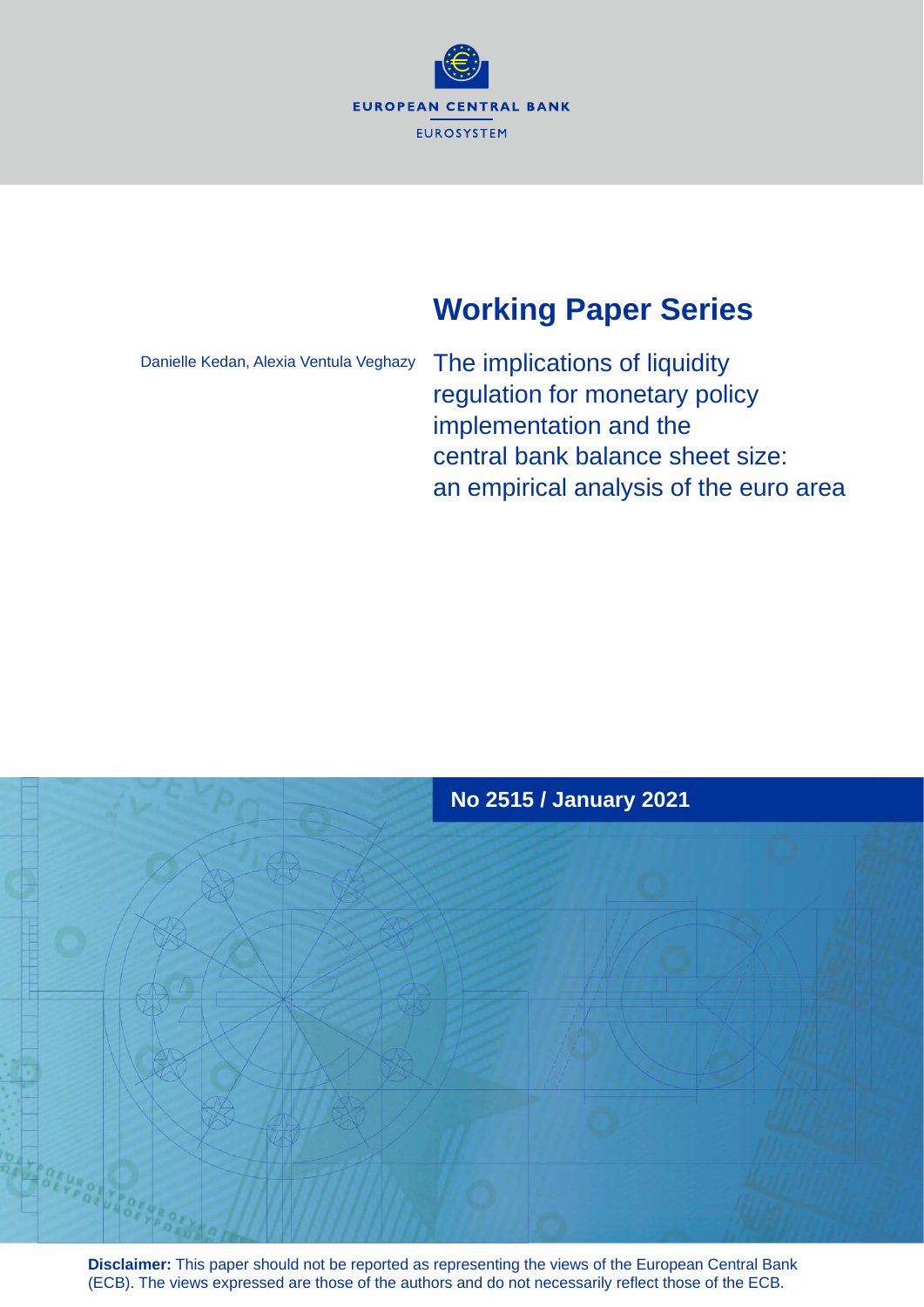## **Abstract**

We analyse the impact of the Liquidity Coverage Ratio (LCR) on the demand for central bank reserves in the euro area with difference-in-differences estimation techniques. Using a novel dataset and an identification strategy that exploits the cross-country heterogeneity in the regulatory treatment of reserves for LCR purposes prior to the announcement of a harmonised euro area standard as a quasinatural experiment, we find evidence that points to LCR-induced demand for reserves. Specifically, our results suggest that banks with low LCRs relative to peers increased their central bank reserve holdings as a result of the LCR regulation. Our findings have economically meaningful implications for the operational framework of monetary policy and imply that the Eurosystem's balance sheet may need to remain larger than it was prior to the financial crisis and the associated introduction of new liquidity regulation.

**Keywords:** Basel III, Liquidity Coverage Ratio, monetary policy, central bank operational framework, ECB

**JEL classification:** C23, E52, G28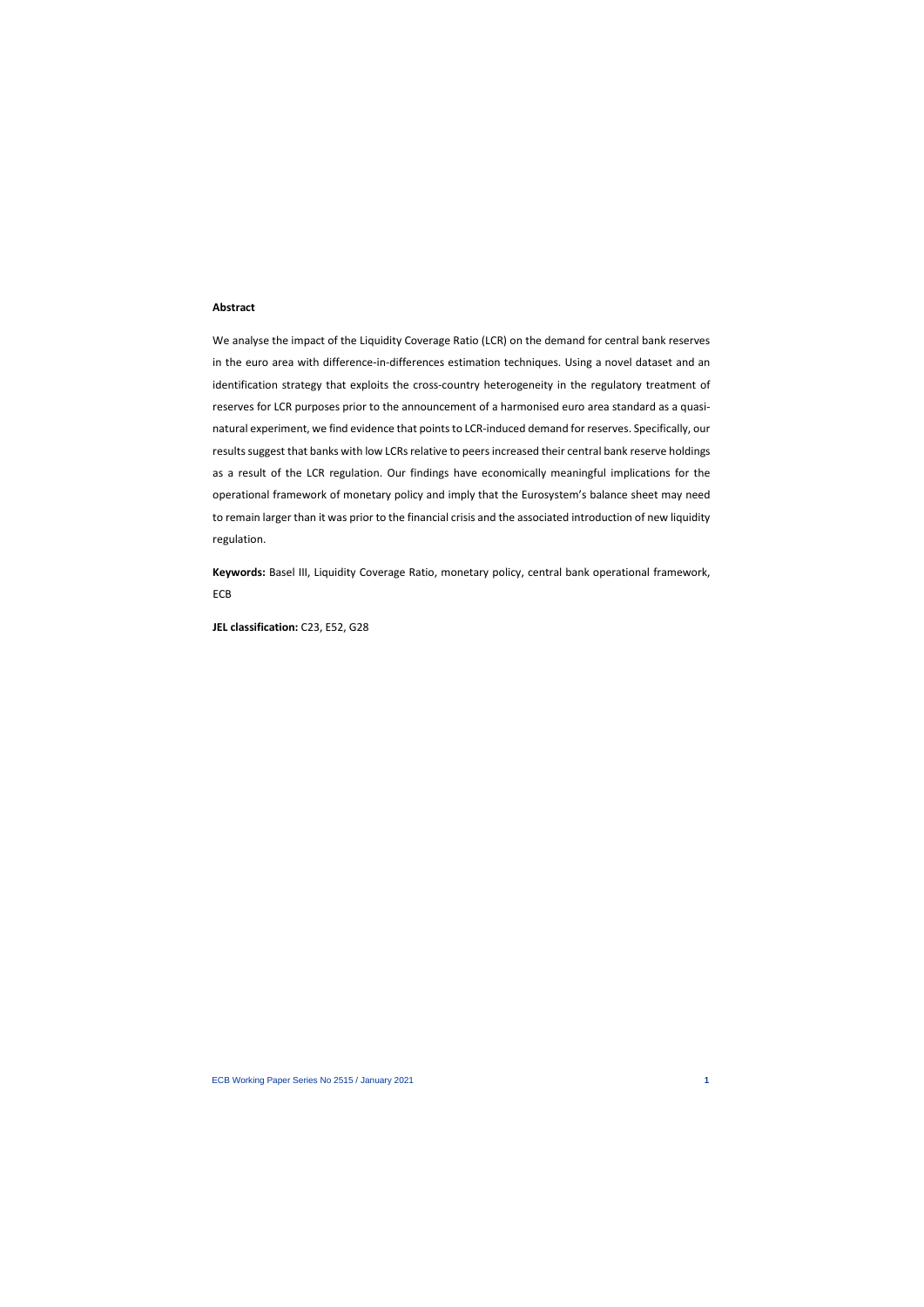#### **Non-technical summary**

Following the financial crisis, the global regulatory framework for the banking sector was strengthened by the introduction of Basel III. Among the regulations included in this internationally agreed set of measures is the Liquidity Coverage Ratio (LCR), which aims to ensure that banks have a sufficient stock of high-quality liquid assets (HQLA) that can be converted into cash easily and immediately in order to meet liquidity outflows over a 30-day stress scenario. Among the HQLA treated most favourably in the LCR framework are the exposures of commercial banks to central banks, making reserve accumulation a way for banks to improve their LCRs. The LCR regulation therefore has the potential to structurally increase the demand for central bank reserves.

We empirically assess whether or not the LCR increased demand for central bank reserves in the euro area. Our analysis has important implications for monetary policy: higher reserve demand can affect short-term interest rates and bidding behaviour in central bank open market operations. In order to ensure an alignment of money market rates with key policy rates and thereby preserve a smooth implementation and transmission of monetary policy, the central bank may need to increase the supply of reserves. Our paper contributes to the limited body of literature on the interactions between regulation and monetary policy and, to our knowledge, is the first paper that empirically assesses the impact of liquidity regulation on the demand for reserves in the euro area.

To identify the impact of the LCR on reserve demand, we exploit the announcement of a harmonisation of the regulatory treatment of reserves for LCR purposes in the euro area in 2015 as a quasi-natural experiment. Prior to the harmonisation of treatment, the EU legislation that introduced the LCR into law was interpreted at the national level and reserves were treated differently across countries for the purposes of calculating the LCR. We obtain information on this national regulatory treatment from an internal Eurosystem survey of national central banks conducted in mid-2014. Based on this survey, we identify a group of countries for which the harmonised regulatory treatment increased the value of reserves for LCR purposes and a group of countries for which the harmonised regulatory treatment was the same as the pre-existing national treatment. We consider banks located in the former set of countries a "treatment group" and banks in the latter set of countries a "control group".

We base our analysis on a novel and proprietary dataset consisting of quarterly observations from 2014Q1 to 2016Q4 for a sample of 86 significant euro area banking groups supervised by the Single Supervisory Mechanism. First, we estimate the impact of the LCR regulation on reserve demand using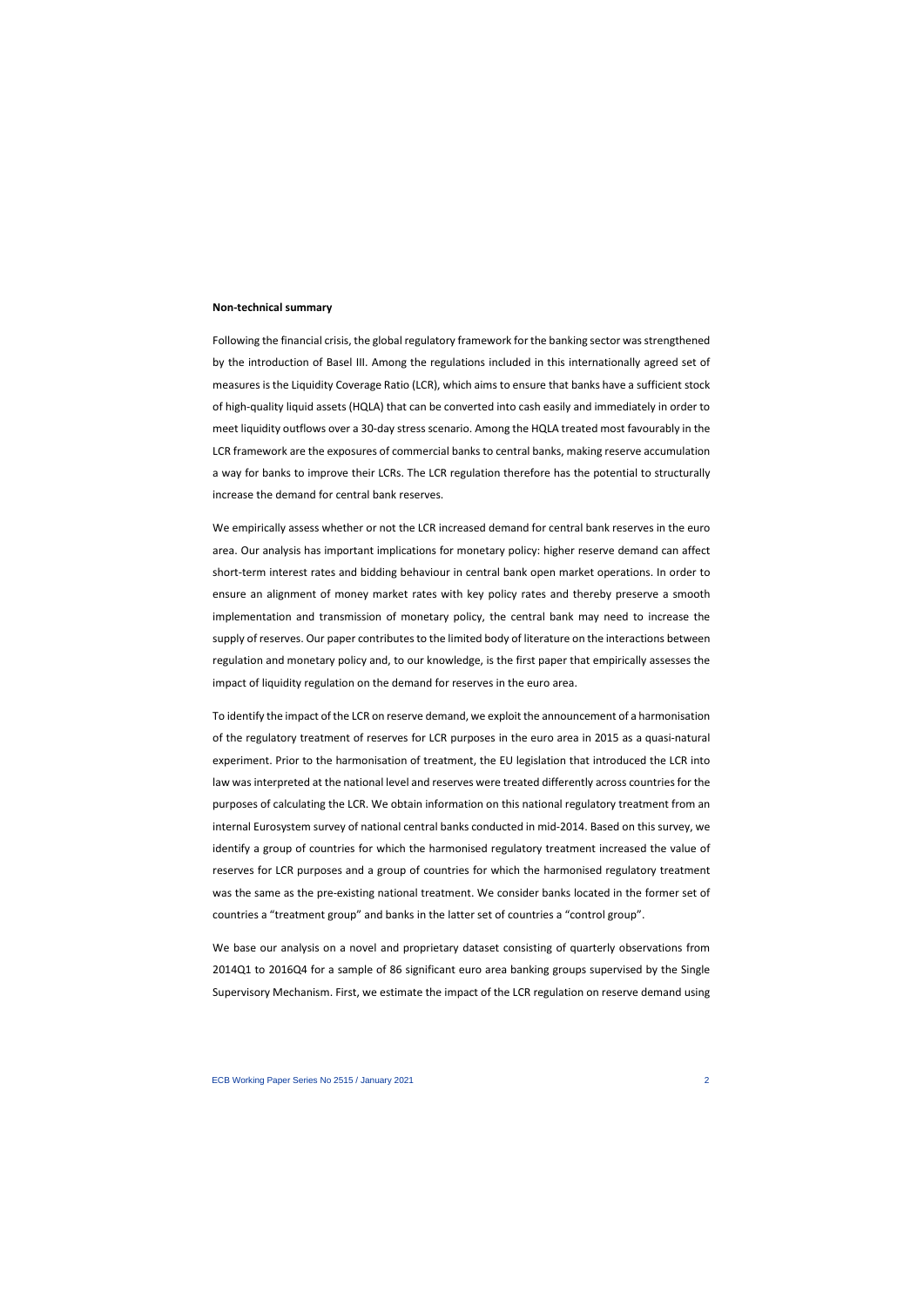a difference-in-differences approach to compare reserve accumulation in the treatment and control groups after the harmonisation announcement. Second, we use a difference-in-difference-indifferences (triple differences) approach to estimate the impact of the LCR regulation on reserve demand conditional on the degree of compliance with the LCR requirement just before the harmonisation announcement.

We find that the LCR regulation did not change the relative demand for reserves on an aggregate basis between banks in the control and treatment groups, but it did increase the demand for reserves amongst banks with LCRs that were in the lowest quartile of the sample in the period just before the harmonisation announcement. Our results hold even after controlling for the supply-driven increase in reserves to the banking sector via the asset purchase programme, cross-country differences in the opportunity cost of holding central bank reserves, bank size and banks' leverage ratios. Specifically, our baseline analysis shows that the LCR regulation increased demand for reserves amongst euro area banks with low LCRs relative to their peers by an amount of between at least €103 billion and €150 billion on average over the six quarters following the harmonisation announcement. This is economically meaningful when compared with the quantity of reserves supplied to the banking sector by the Eurosystem via monetary policy operations before the financial crisis of around €450 billion.

We conclude that the implementation modalities of monetary policy should remain flexible enough to respond to changes over time in the regulatory demand for reserves in order to safeguard the controllability of short-term money market rates and thereby the smooth transmission of monetary policy. Hence, at least some of the changes in the operational framework of the European Central Bank (ECB) introduced since 2008 may need to be retained, and the size of the Eurosystem's balance sheet could remain structurally larger than it was prior to the financial crisis and the associated introduction of new liquidity regulation.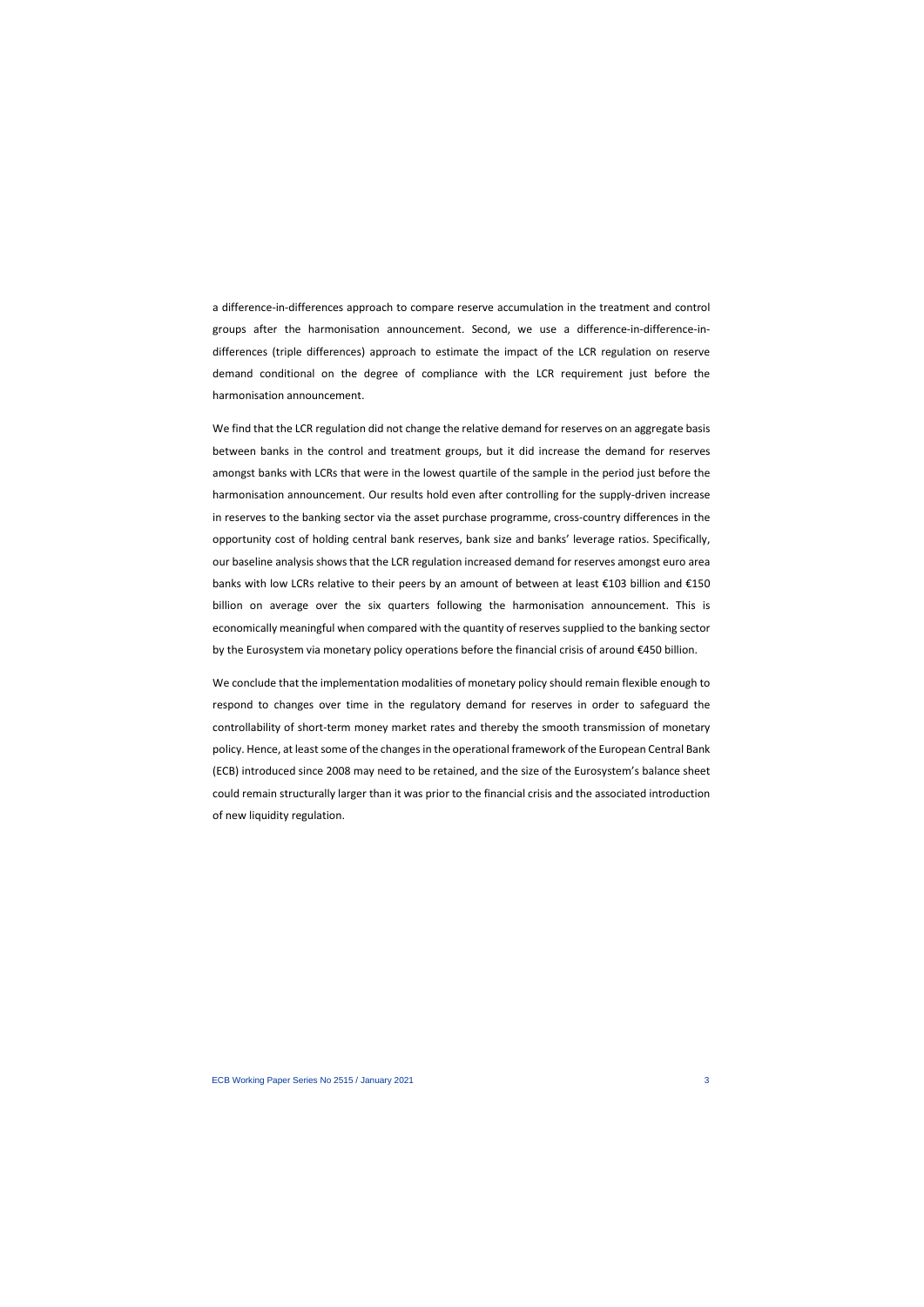## **1. Introduction**

Following the financial crisis, the Basel Committee on Banking Supervision strengthened the international regulatory framework for the banking sector. These reform measures, known as Basel III, consist of both capital and liquidity regulations, including the Liquidity Coverage Ratio (LCR). Under the LCR regulation, banks are required to hold an adequate stock of unencumbered high-quality liquid assets (HQLA) to meet their expected net cash outflows over a 30-day stress scenario. The LCR regulation was introduced into EU law through the Capital Requirements Regulation (CRR) in 2013 and was gradually phased in between October 2015 and January 2018, when the final minimum requirement of [1](#page-4-0)00% took effect.<sup>1</sup> Among the HQLA treated most favourably in the LCR regulation are commercial banks' exposures to central banks, thereby making reserve accumulation a means of improving the LCR.<sup>2</sup> The LCR regulation therefore has the potential to structurally increase the demand for central bank reserves.

Using a unique and proprietary dataset available at the European Central Bank (ECB), we empirically assess whether or not the LCR increased demand for central bank reserves in the euro area. Higher reserve demand can affect short-term interest rates and bidding behaviour in central bank open market operations (see BIS Committee on the Global Financial System, 2015). In order to ensure an alignment of money market rates with key policy rates and thereby preserve a smooth implementation and transmission of monetary policy, the central bank may need to increase the supply of reserves. Our paper therefore contributes to the limited body of literature on the interaction between regulation and monetary policy at a time when central banks in advanced economies are reflecting on the future design of their operational frameworks.<sup>[3](#page-4-2)</sup>

 $\frac{1}{1} LCR = \frac{1}{Total expected net cash outflows over next 30 calendar days}$ . The minimum LCR under the CRR is: 60% from 1 October 2015, 70% from 1 January 2016, 80% from 1 January 2017 and 100% from 1 January 2018.

<sup>&</sup>lt;sup>2</sup> The stock of HQLA consists of level 1 and level 2 assets. In the EU, a minimum of 60% of a bank's liquidity buffer must consist of level 1 assets, most of which are not subject to any haircuts in the calculation of liquidity buffers. Level 1 assets include coins and banknotes, central bank reserves held by credit institutions that are withdrawable during stress periods, claims on or guaranteed by central or regional governments and certain high-quality covered bonds. Level 2 assets are divided into two subsets, levels 2A and 2B, depending on their liquidity characteristics. The market value of level 2A assets is subject to a haircut of at least 15% while level 2B assets are subject to minimum haircuts of between 25% and 50%. For further details on level 1 and level 2 assets, see Articles 10- 13, EU Delegated Regulation [2015/16.](https://eur-lex.europa.eu/legal-content/EN/TXT/PDF/?uri=CELEX:32015R0061&from=EN)<br><sup>3</sup> For example, the ECB launched a review of its monetary policy strategy in January 2020. The 2016 Jackson Hole Symposium of the

<span id="page-4-2"></span><span id="page-4-1"></span><span id="page-4-0"></span>Federal Reserve Bank of Kansas was entitled "Designing Resilient Monetary Policy Frameworks for the Future" and included participants from several central banks, many of which made reference to the relevance of new regulation. See also Bank of England (2018).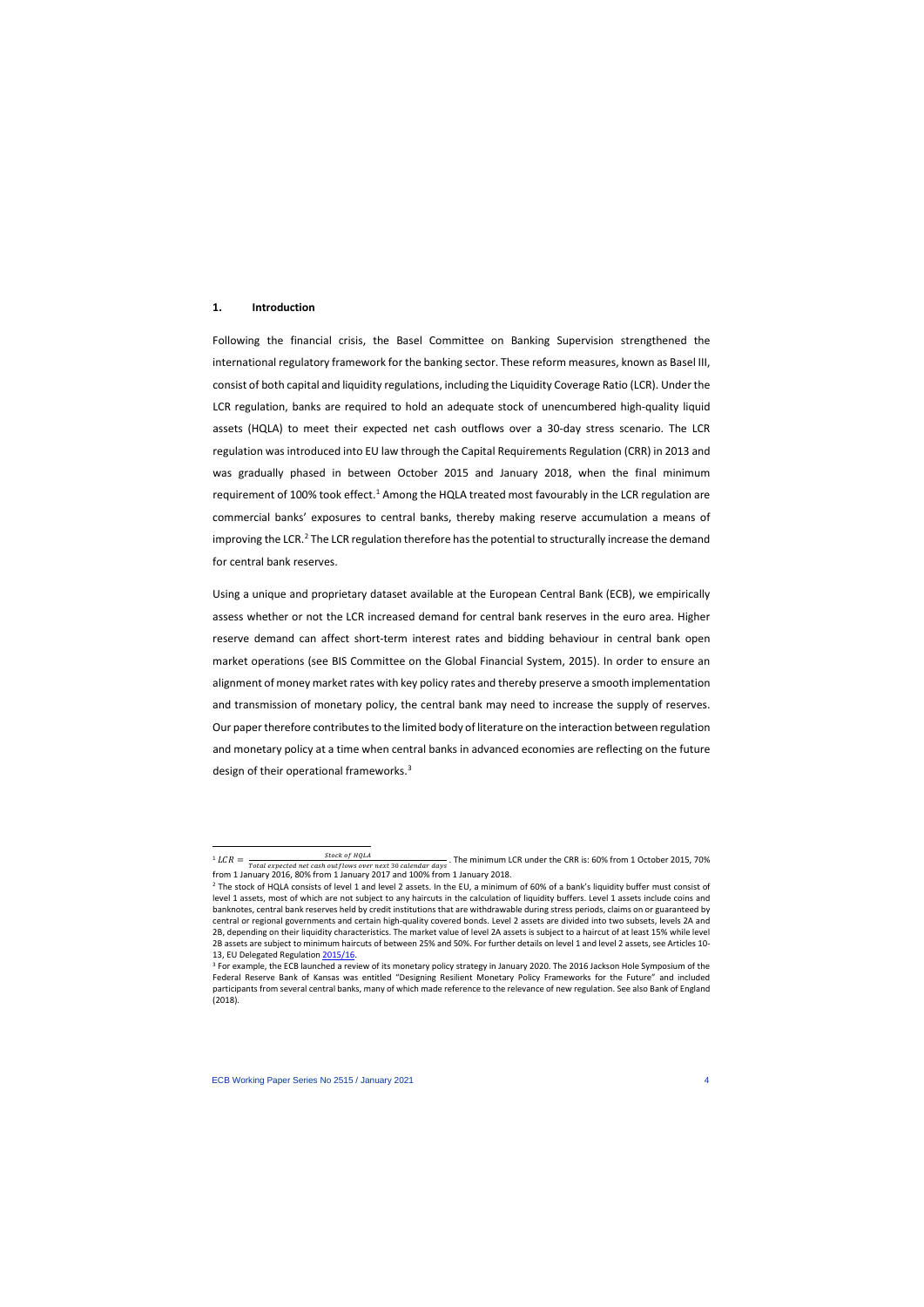To identify the impact of the LCR on reserve demand, we exploit the announcement of a harmonisation of the regulatory treatment of reserves for LCR purposes in the euro area as a quasi-natural experiment. Before the harmonisation of treatment, national central banks (NCBs) within the Eurosystem interpreted the liquidity regulation encompassed in the CRR at their discretion. Some countries classified all central bank reserves as HQLA while others considered only reserves in excess of minimum reserve requirements as HQLA, thereby giving rise to differences in the treatment of reserves in the LCR numerator. In addition, some countries considered reserve requirements as a liquidity outflow, affecting the LCR denominator. For some countries, the harmonised regulatory treatment of reserves was effectively identical to the existing national treatment, while for others, the harmonisation of treatment increased the regulatory value of reserves. Banks in the former set of countries are considered the "control group" and banks in the latter set of countries are considered the "treatment group".

Our analysis consists of two steps. First, we estimate the impact of the LCR regulation on reserve demand using a difference-in-differences (DiD) approach to compare changes in reserve accumulation between banks in the treatment and control groups after the pre-announcement of the harmonised regulatory treatment by the German Federal Financial Supervisory Authority in July 2015. Second, we use a difference-in-difference-in-differences (triple differences) approach to estimate the impact of the LCR regulation on reserve demand conditional on the degree of compliance with the fully phasedin LCR requirement just before the pre-announcement of the harmonised treatment.

Our first set of results shows no significant difference between the two groups, meaning that the introduction of the LCR regulation did not change the relative demand for reserves on an aggregate basis in countries where the harmonisation of treatment increased the regulatory value of reserves. Our second set of results suggests that banks with a low LCR relative to peers increased their demand for reserves in response to the LCR regulation. For banks with LCRs that are below 130%, which encompasses the lowest quartile of both the treatment and control groups, we find a statistically significant difference between the two groups, with low-LCR banks in the treatment group accumulating, on average, more reserves after the harmonisation announcement. The results hold even after controlling for potential covariates, namely the exogenous provision of liquidity to the baking sector via the Eurosystem's asset purchase programme (APP), cross-country differences in the opportunity costs of holding central bank reserves, bank size and banks' leverage ratios.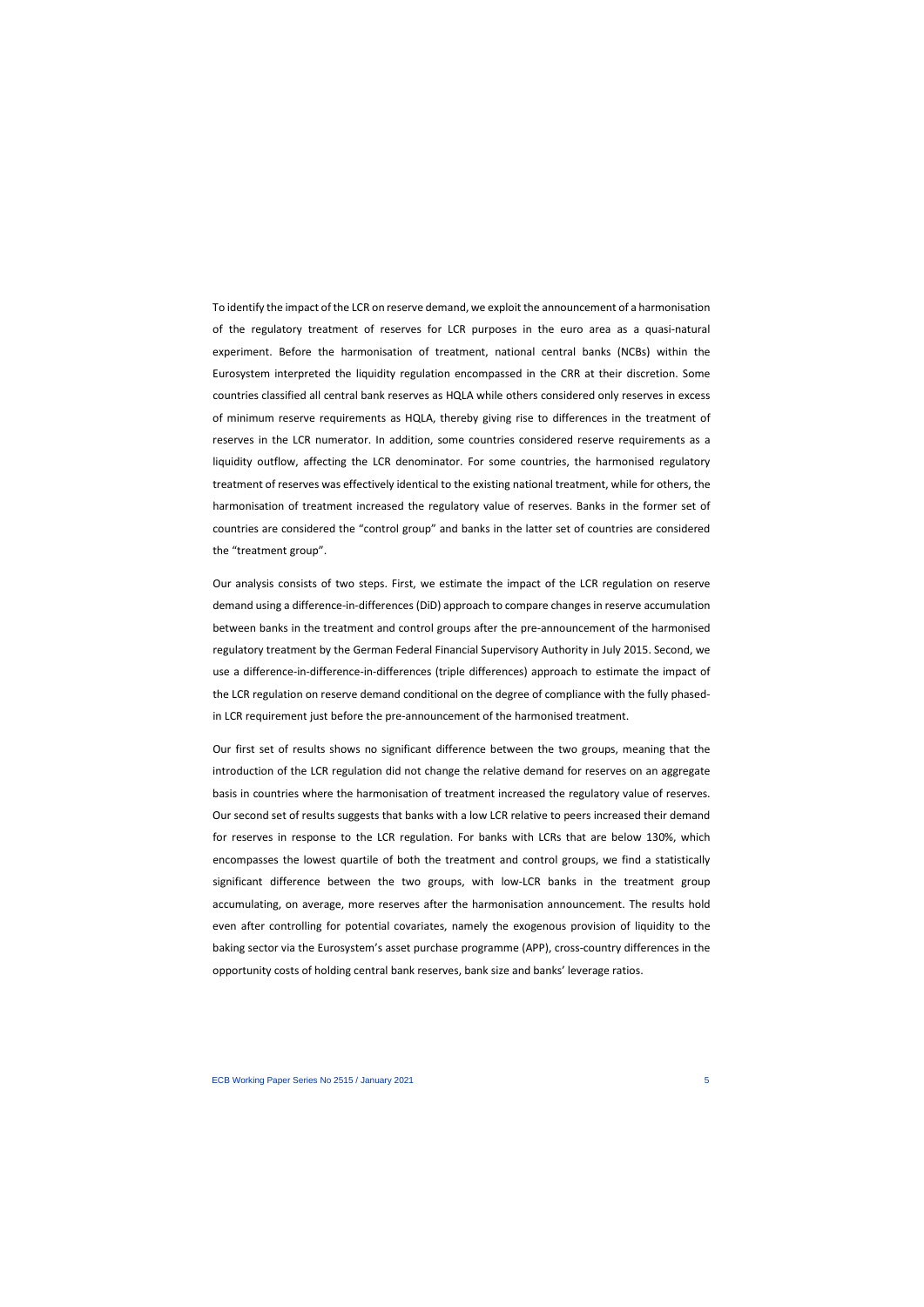At the same time, it is important to acknowledge the caveats of the analysis. When reducing the LCR threshold to 120%, the results are only robust when control variables are excluded, indicating the importance for the analysis of retaining all banks with LCRs in the lowest quartile of the sample distribution. In addition, data limitations prevent us from conducting the analysis at the individual bank level. Hence, while our results hold at banking group level, we are unable to test their robustness at individual level.

Our findings provide empirical support to the theoretical work of Bech and Keister (2017) and Duffie and Krishnamurthy (2016), who argue that the LCR is likely to only exert tangible effects on behaviour to the extent that it is, or could become, binding. As discussed by Bonner and Eijffinger (2016), the magnitude and extent of over-compliance with the LCR suggests that liquidity regulation can be viewed as effectively binding at levels above the minimum requirement of 100%. The fact that we find an impact of the LCR at levels below 130% is consistent with the widespread tendency of banks to hold regulatory buffers. This phenomenon has been attributed in the literature to the effectiveness of market discipline (Fonseca and González, 2014; Flannery and Rangan, 2008; and Nier and Baumann, 2006), as well as to the preference of banks to reduce the likelihood of non-compliance (Berger et al., 2008) and to signal their strength relative to peers (Lindquist, 2004 and Baldo et al., 2018).

Our analysis has important and economically meaningful implications for monetary policy, with the baseline results pointing to regulatory demand for reserves in the range of between at least  $\epsilon$ 103 billion and €150 billion on average over the six quarters following the announcement of a harmonisation of treatment. This is sizeable when compared with the circa €450 billion of reserves provided by the Eurosystem to the banking sector via monetary policy operations prior to the crisis, as determined by the size of the liquidity deficit arising from autonomous factors and reserve requirements.[4](#page-6-0) We conclude that the implementation modalities of monetary policy should remain flexible enough to respond to changes over time in the regulatory demand for reserves in order to safeguard the controllability of short-term money market rates. It follows that at least some of the changes in the ECB's operational framework introduced since 2008 may need to be retained, and the size of the Eurosystem's balance sheet could remain structurally larger than it was prior to the financial

<span id="page-6-0"></span><sup>4</sup> Autonomous factors affect the liquidity position of the banking sector but are outside of the control of the central bank. The largest factors in the euro area are banknotes in circulation and official sector deposits with the Eurosystem (see ECB, 2002 and ECB, 2013).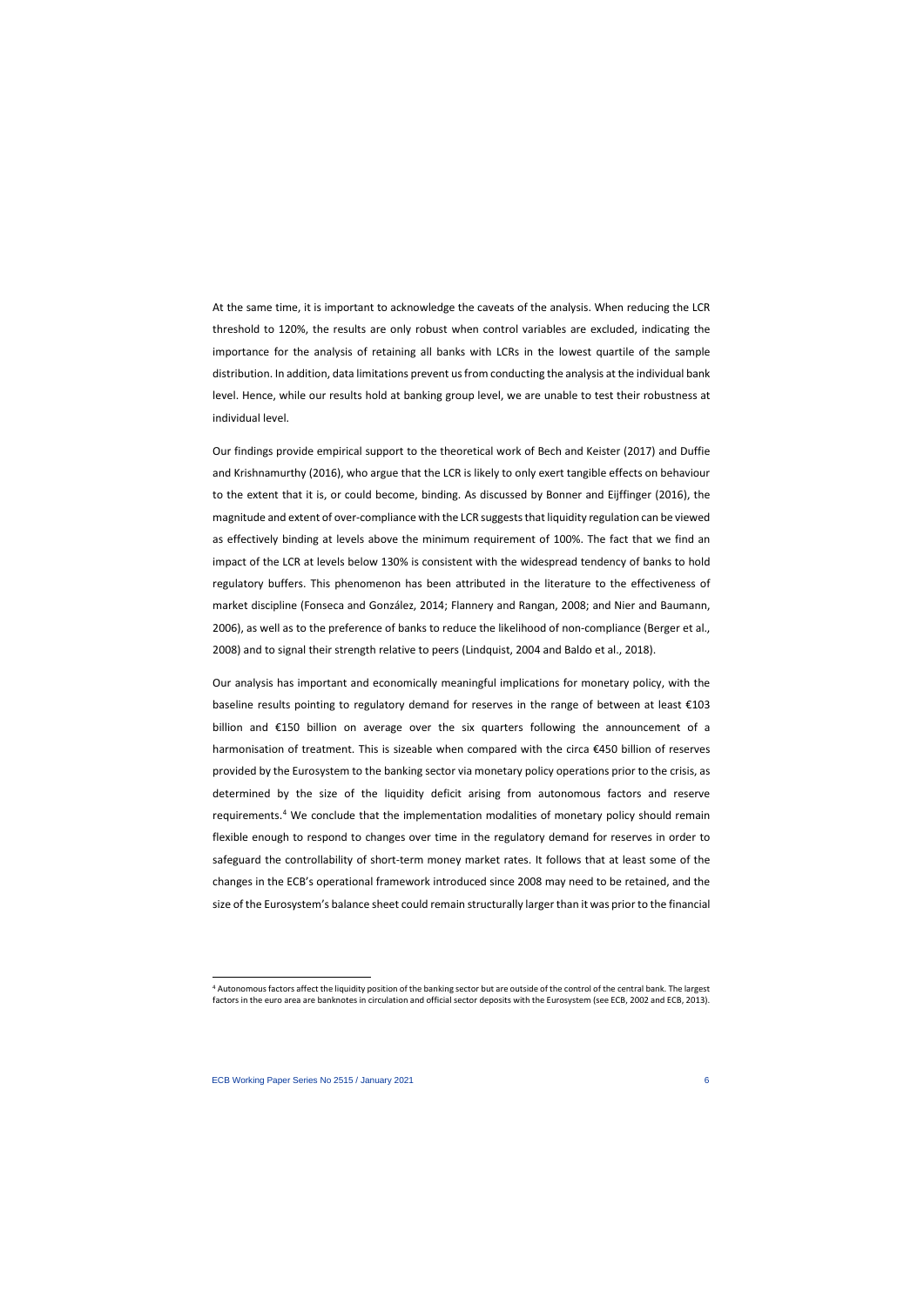crisis and the associated introduction of new liquidity regulation. These findings are particularly relevant in the context of the review of the European Central Bank's monetary policy strategy.

Given our results, a return to pre-crisis monetary policy implementation modalities could be associated with more aggressive bidding behaviour in open market operations and an insufficient supply of reserves to the banking sector. Prior to the financial crisis, the Eurosystem conducted open market operations with variable-rate tender procedures and allotted just enough reserves to cover the liquidity deficit on average during a maintenance period. The operational framework ensured neutral liquidity conditions and an anchoring of money market rates to the middle of the interest rate corridor. Since the financial crisis, the Eurosystem has operated in an environment of excess liquidity owing to the adoption of fixed-rate tender procedures with full allotment for refinancing operations and various asset purchase programmes (Bindseil, 2014). Our results suggest that regulatory demand for reserves could constitute a new autonomous factor that structurally increases the liquidity deficit and therefore requires consideration in the calibration of central bank liquidity provision in order to ensure that short-term interest rates can be steered in line with the intended monetary policy stance.

Our paper contributes to the nascent literature on the interaction between regulation and monetary policy and is, to our knowledge, the first paper that empirically assesses the impact of liquidity regulation on the demand for reserves in the euro area. Our findings support the theoretical modelbased conclusions of Bech and Keister (2017) and Körding and Scheubel (2018), as well as the conceptual findings of Bindseil and Lamoot (2011) and Schmitz (2013), that the LCR regulation could have substantial implications for the implementation of monetary policy.

Related empirical work also finds important links between liquidity regulation and monetary policy. Bonner and Eijffinger (2016) assess the impact of Dutch liquidity requirements that were in place prior to the introduction of the Basel III LCR on the interbank money market and bank intermediation in the Netherlands. They find that the liquidity requirement increased money market interest rates as well as banks' demand for interbank funding with maturities longer than 30 days. Banerjee and Mio (2018), using the heterogeneous implementation of liquidity regulation in the United Kingdom as a means of identification, find that banks subject to the regulation altered the composition of both their assets and liabilities: on the assets side, banks significantly increased their share of HQLA to total assets, mainly via an increase in central bank reserves.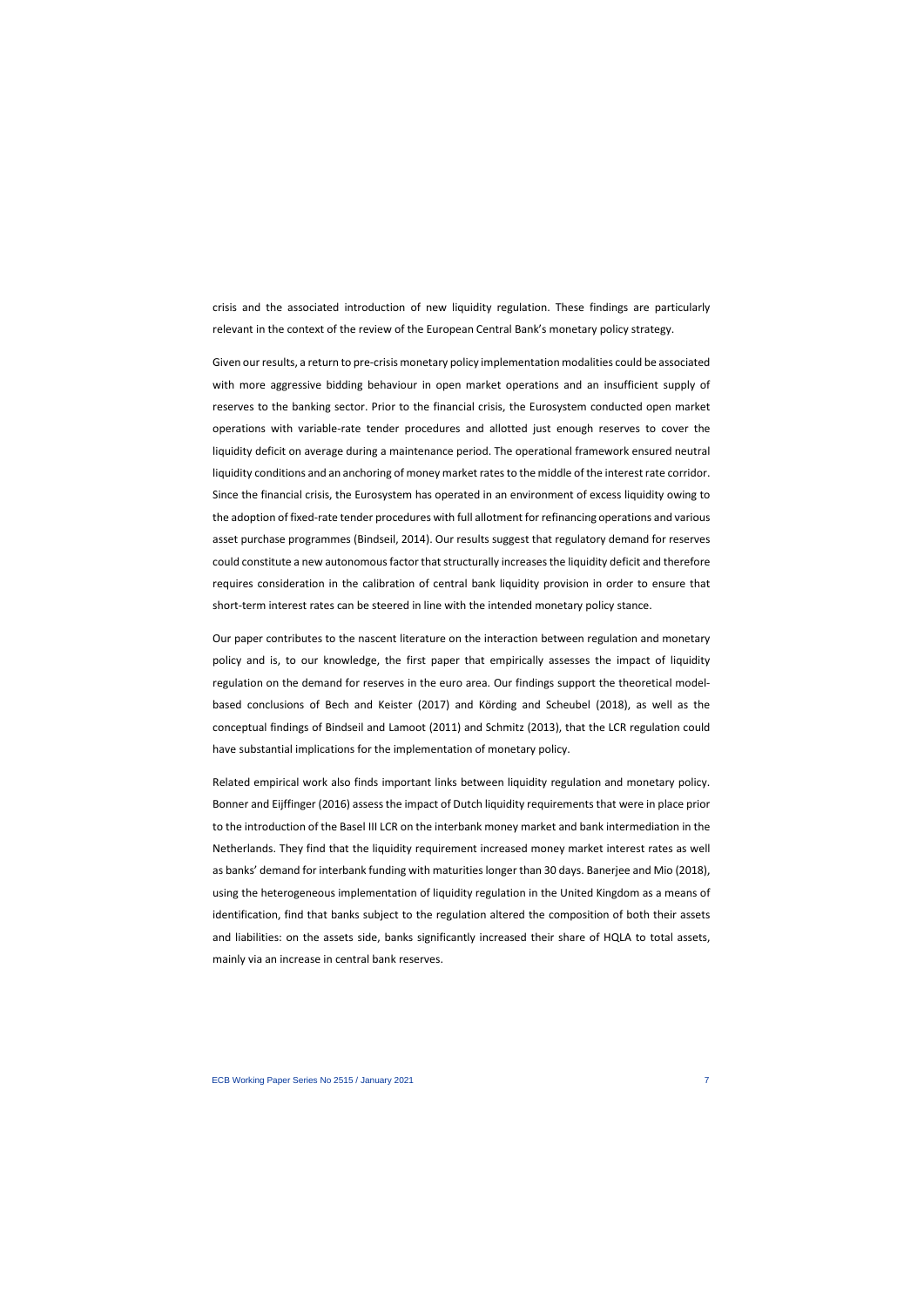In the case of the United States (US), Rezende et al. (2016) estimate the effects of the LCR on participation in the Federal Reserve's Term Deposit Facility (TDF), which is a tool created to manage the aggregate quantity of reserves held by depository institutions. They find that the participation of banks subject to the LCR in the TDF increased when term deposits became LCR-eligible. Ihrig et al. (2017) show that large US banks initially increased excess reserves as they moved to comply with the LCR regulation, but some banks subsequently adjusted the composition of their HQLA stock in favour of Treasuries and mortgage-backed securities. They find that this post-compliance shift in the composition of HQLA is consistent with optimal portfolio theory, whereby banks optimise their liquid asset holdings subject to risk-return considerations. In other work on the LCR and securities prices, Fuhrer et al. (2017) find evidence of an HQLA premium. Using the introduction of the LCR in Switzerland as a quasi-natural experiment, they find that the announcement of the detailed LCR principles increased the price differentiation between HQLA and non-HQLA securities.

In Section 2, we explain our estimation strategy and data. In Section 3, we present the main results together with various robustness tests. In Section 4, we conclude by discussing the policy implications of our analysis.

#### **2. Estimation strategy and data**

#### *2.1 Estimation strategy*

To identify the causal impact of the LCR on the demand for reserves in the euro area, we exploit the harmonisation of the regulatory treatment of reserves for the purposes of fulfilling the LCR in the euro area as a quasi-natural experiment. Under the CRR, published in 2013, central bank reserves constitute HQLA for LCR purposes "to the extent that these exposures can be withdrawn at any time in times of stress".<sup>[5](#page-8-0)</sup> The CRR also stipulates that a "common understanding regarding the extent to which minimum reserves can be withdrawn in times of stress" should be reached between the competent authority and central bank. In July 2015, the German Federal Financial Supervisory Authority (henceforth "German regulator") pre-announced that such a common understanding had been agreed for the Eurosystem,<sup>[6](#page-8-1)</sup> although the formal announcement of this decision was only published by the

<sup>&</sup>lt;sup>5</sup> [CRR,](http://eur-lex.europa.eu/legal-content/EN/TXT/PDF/?uri=CELEX:32013R0575&from=EN) Article 416, 1a.

<sup>&</sup>lt;sup>6</sup> See the press release of the German Federal Financial Supervisory Authority entitled "Merkblatt zur Behandlung der Zentralbankreserven in der LCR", 27 July 2015, available at:

<span id="page-8-1"></span><span id="page-8-0"></span>[<sup>&</sup>lt;https://www.bafin.de/SharedDocs/Veroeffentlichungen/DE/Merkblatt/BA/mb\\_150722\\_Mindestreserve\\_LCR\\_ba.html>](https://www.bafin.de/SharedDocs/Veroeffentlichungen/DE/Merkblatt/BA/mb_150722_Mindestreserve_LCR_ba.html).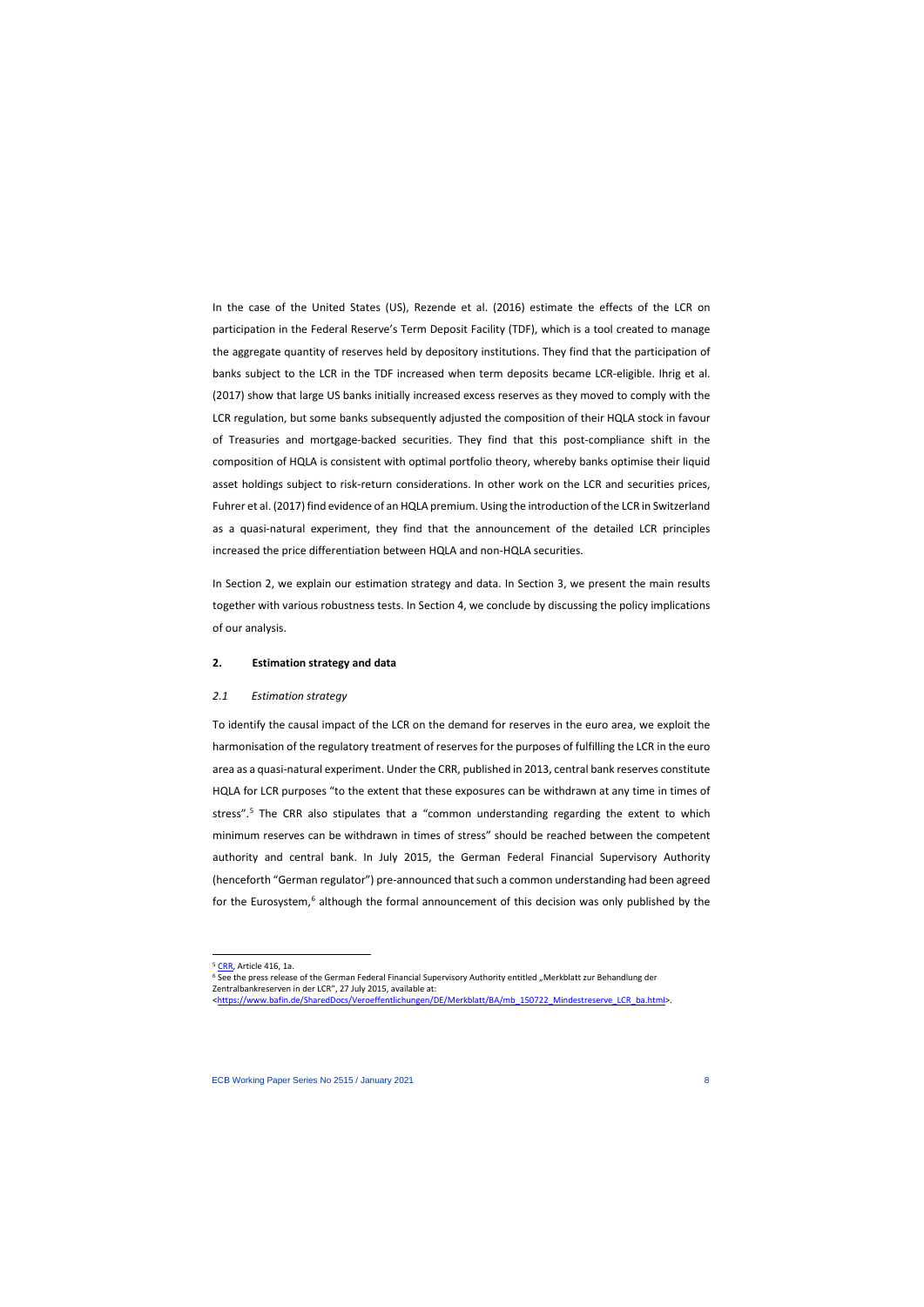SSM on 30 September 2015.<sup>[7](#page-9-0)</sup> Since the minimum LCR requirement came into effect on 1 October 2015, withdrawable reserves on day *t* are defined as the maximum of zero or the difference between the actual balances on reserve accounts on day *t* and the average daily required reserves for the respective maintenance period:

> *Withdrawable reserves<sub>t</sub>= max (Actual balances on reserve accounts<sub>t</sub> − Average daily required reserves over maintenance period, 0)*.

Prior to this point in time, the CRR was interpreted at the national level. The Eurosystem conducted an internal survey of euro area NCBs in the middle of 2014 to gather information on the way reserves were treated by national supervisors in the calculation of the LCR numerator and denominator.<sup>[8](#page-9-1)</sup> According to the survey, six countries classified all central bank reserves as HQLA while twelve considered only reserves in excess of minimum reserve requirements as HQLA, thereby giving rise to differences in the treatment of reserves in the LCR numerator. With respect to the LCR denominator, eight countries considered reserve requirements as an outflow. Using the survey information, we identify two groups of countries based on the impact of the harmonisation of treatment on the marginal value of a unit of excess liquidity.<sup>[9](#page-9-2)</sup> For one group, the marginal value increased and for the other group, it remained unchanged.

This information allows us to undertake a quasi-natural experiment given that there is no self-selection into the groups, which was determined by legal residence: banks in the group of countries for which the harmonised treatment increased the marginal regulatory value of excess liquidity constitute a "treatment group" (Austria, Belgium, Cyprus, Finland, France, Germany, Luxembourg and Italy) while those located in countries for which the common treatment left the marginal regulatory value of excess liquidity unchanged are a "control group" (Estonia, Ireland, Latvia, Malta, Netherlands, Portugal, Spain, Slovakia and Slovenia).<sup>[10](#page-9-3)</sup> Owing to data considerations<sup>[11](#page-9-4)</sup> and the supervisory

<sup>&</sup>lt;sup>7</sup> See the ECB letter to banks entitled "Communication on the Treatment of central bank reserves with regard to the Liquidity Coverage Ratio (LCR)", 30 September 2015, available at:

[<sup>&</sup>lt;https://www.bankingsupervision.europa.eu/press/letterstobanks/shared/pdf/2015/150930/150930communication\\_LCR\\_treatm](https://www.bankingsupervision.europa.eu/press/letterstobanks/shared/pdf/2015/150930/150930communication_LCR_treatment_of_central_bank_reserves_for_LSIs.en.pdf?377e7b5daeb653f8d6ce1d580883f737) [ent\\_of\\_central\\_bank\\_reserves\\_for\\_LSIs.en.pdf?377e7b5daeb653f8d6ce1d580883f737>](https://www.bankingsupervision.europa.eu/press/letterstobanks/shared/pdf/2015/150930/150930communication_LCR_treatment_of_central_bank_reserves_for_LSIs.en.pdf?377e7b5daeb653f8d6ce1d580883f737).

<sup>&</sup>lt;sup>8</sup> To our knowledge, only Ireland published information on how it was treating central bank reserves for LCR purposes prior to the harmonisation of treatment. See Central Bank of Ireland (2014).

<sup>9</sup> "Excess liquidity" is the sum of "excess reserves" (which are reserves in excess of minimum reserve requirements held in banks' current accounts at their respective national central bank) and reserves held in the deposit facility.

<sup>&</sup>lt;sup>10</sup> We exclude Greece from our analysis because the country introduced capital controls in June 2015. The timing of the introduction of capital controls overlaps with the German announcement of the common treatment of reserves and could therefore distort the interpretation of our results.

<span id="page-9-4"></span><span id="page-9-3"></span><span id="page-9-2"></span><span id="page-9-1"></span><span id="page-9-0"></span><sup>11</sup> Collection of LCR data at individual level only began in September 2016 when the LCR became part of the Implementing Technical Standards on Supervisory Reporting. Prior to this point in time, LCR data were collected as part of the Short Term Exercise (STE)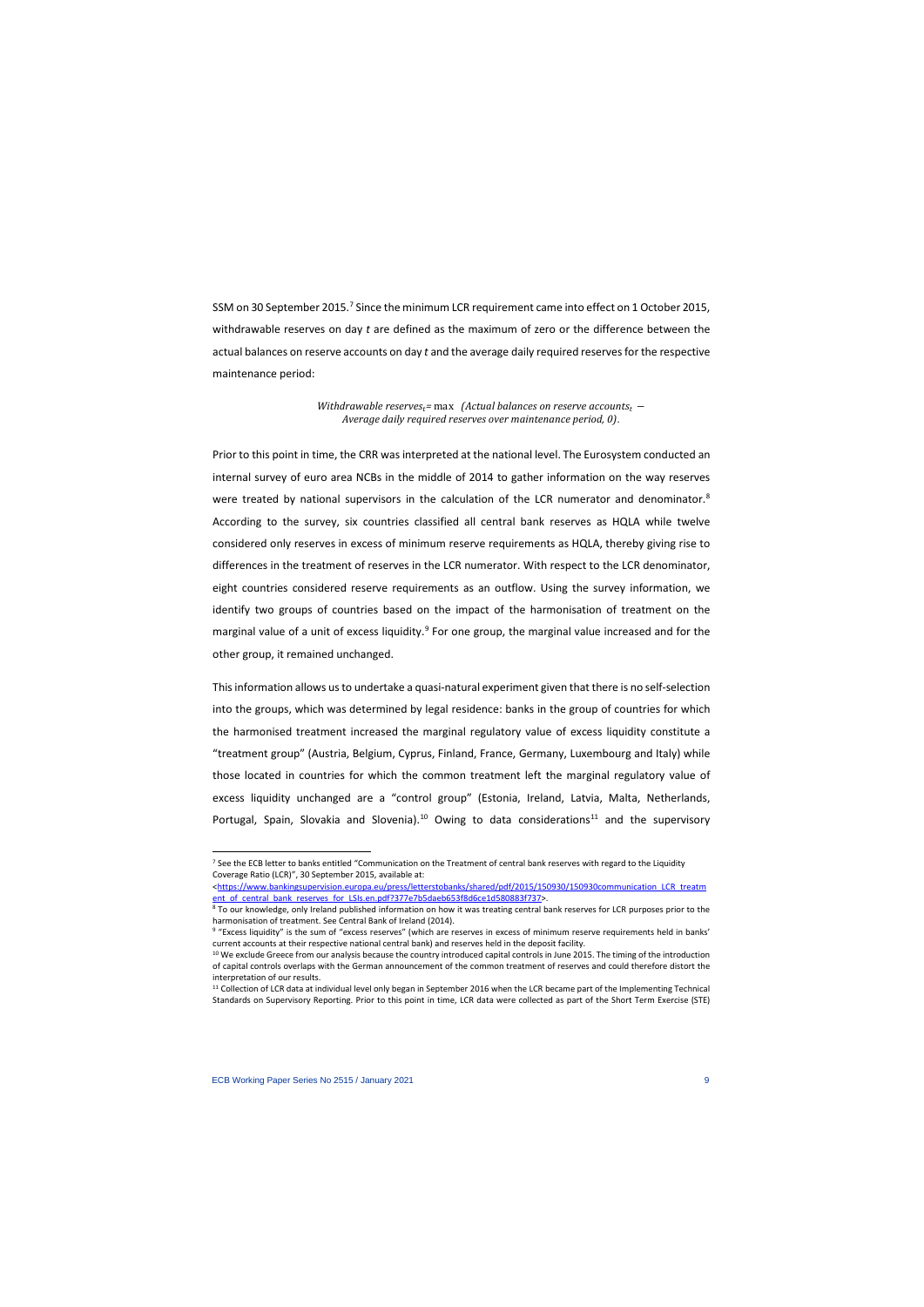exemption of several banks at individual level from compliance with the LCR, our analysis is conducted at the consolidated banking group level. $^{12}$  $^{12}$  $^{12}$  The classification into treatment and control groups is therefore based on the location of the consolidated entity's parent.<sup>13</sup>

Akin to other empirical studies on the impact of regulation, such as Banerjee and Mio (2018), Fuhrer et al. (2017) and Rezende et al. (2016), we use DiD estimation techniques to compare reserve accumulation in the two groups after the pre-announcement of the harmonised treatment by the German regulator in July 2015. We use the pre-announcement as the start of the treatment period rather than the formal SSM announcement or the start of the harmonised regulatory regime because financial markets are forward-looking and react immediately to news. The treatment period therefore begins in 2015Q3.[14](#page-10-2) Our testable hypothesis is that excess liquidity holdings of banks located in the treatment group in the treatment period increased by more than in the control group.

Although the LCR regulation has only been phased-in since 1 October 2015, with an initial minimum requirement set at 60%, it is well-documented that banks were widely front-loading their compliance with regulatory ratios. As of 30 June 2015, for example, 79% of the banks included in the European Banking Authority's CRR/Basel III monitoring exercise had an LCR above 100% (EBA, 2016). As shown in Table 1, the median LCR for banks in the control and treatment groups in our sample – which consists of 86 significant euro area banking groups supervised by the SSM – at the end of 2015Q2 was 158% and 144%, respectively. Front-loading does not violate the common-trend assumptions implicit in our DiD setting as banks in both the treatment and control groups were already in the process of building liquidity buffers. A change in the treatment of reserves would thus still be expected to induce a change in the behaviour of treated banks. Our identification of the effect of the LCR therefore rests on the assumption that the choice of the pre-harmonisation regime was not systematically related to differences in demand for central bank reserves.

under the Supervisory Review and Evaluation Process. This data collection exercise included only systemically important institutions and reporting was at the highest level of consolidation.

 $12$  While banks can be granted a waiver from meeting the LCR requirements at individual level, they must comply with the regulation at consolidated level.

<sup>&</sup>lt;sup>13</sup> The analysis therefore rests on the assumption that supervisory treatment of a consolidated entity for LCR purposes is determined by the rules in place in the location of the parent of the consolidated entity.

<span id="page-10-2"></span><span id="page-10-1"></span><span id="page-10-0"></span><sup>&</sup>lt;sup>14</sup> Our dataset is constructed around end-of-quarter supervisory statistics (see Section 2.2). The pre-announcement by the German regulator in July 2015 should therefore affect banks' behaviour already in 2015Q3. The formal announcement by the SSM on 30 September 2015 coincides with the end-of-quarter regulatory reporting date. A change in banks' behaviour in response to the formal announcement would therefore only be expected to materialise from 2015Q4. Our results are robust to changing the treatment period from the date of the pre-announcement by the German regulator to the date of the formal announcement by the SSM (see Section 3.3).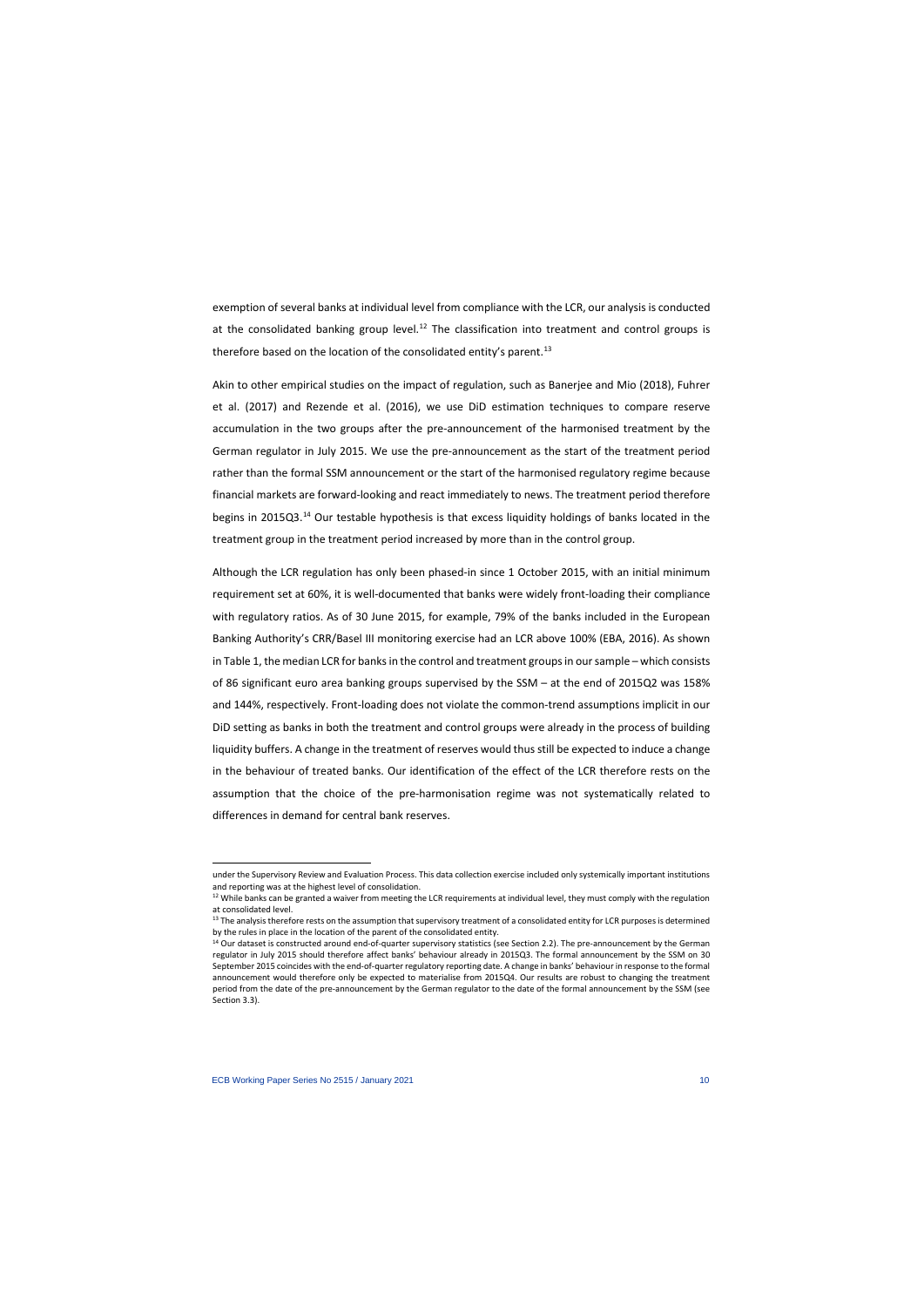We formally test the hypothesis following equation (1):

$$
EL_{ijt} = \alpha + \beta \left( TREAT_j \times POST_t \right) + \mu X_{it} + \eta Z_{jt} + \gamma_i + \vartheta_t + \varepsilon_{it}
$$
\n<sup>(1)</sup>

where *ELijt* is the absolute level of excess liquidity holdings of bank *i,* located in country *j*, in quarter *t*. *TREAT<sub>i</sub>* is a dummy variable equal to 1 if the bank is located in a treatment group country and 0 if it is in a control group country.  $POST<sub>r</sub>$  is a dummy variable equal to 1 in the period following the German announcement of the common treatment of reserves and 0 before. Bank fixed effects and time fixed effects are denoted by  $\gamma_i$  and  $\vartheta_t$ , respectively, and are included to control for time-invariant bank characteristics (e.g. business models) and factors that simultaneously affect all banks in the sample (e.g. the expansion of the asset purchase programme (APP) or global financial market developments).

 $X_{it}$  includes bank-level variables to control for liquidity injections to individual banks arising during the implementation of the APP, bank size and leverage ratios lagged by one period. Given the overlap between the exogenous provision of reserves to the banking system via the APP and the harmonisation of the LCR regulation, it is important to control for the supply-driven increase in reserves in order to isolate a demand-driven increase during the treatment period.<sup>[15](#page-11-0)</sup> A higher accumulation of reserves owing to APP implementation is expected to be associated with higher excess liquidity holdings. Similarly, larger banks may accumulate more reserves than smaller banks. The leverage ratio is also likely to be positively correlated with excess liquidity because it imposes balance sheet costs on central bank reserves and may therefore act to reduce reserve accumulation to the extent that it binds or is low relative to peers.<sup>[16](#page-11-1)</sup> We lag the leverage ratio by one period to account for possible endogeneity between excess liquidity and leverage ratios at time *t*.  $Z_{it}$  is a control variable for the opportunity cost of reserves, which varies by country, and is included to account for the possibility that banks in countries with higher-yielding alternative HQLA might have less incentive to hold reserves.<sup>[17](#page-11-2)</sup> The construction of these variables is explained in Section 2.2.

<sup>&</sup>lt;sup>15</sup> The aggregate amount of reserves created under the APP is exogenous to the banking system. At the individual bank level, reserves received as a result of intermediating APP transactions on behalf of another underlying seller are also exogenous to the bank. However, a bank can use the APP to acquire reserves by selling its own securities holdings to the Eurosystem.

 $16$  The leverage ratio is a non-risk based capital requirement aimed at constraining excessive leverage in the banking system. It is calculated as Tier 1 capital over a banks' total exposures measure, which consists of both on and off-balance sheet items. For further discussion of the leverage ratio, see Grill et al. (2015) and BIS Committee on the Global Financial System (2015).

<span id="page-11-2"></span><span id="page-11-1"></span><span id="page-11-0"></span><sup>&</sup>lt;sup>17</sup> In countries where sovereign yields are above the rate on the ECB's deposit facility, banks may prefer to hold HQLA in the form of government bonds rather than reserves. In countries where short-term government bond yields are below the ECB's deposit facility rate, banks may prefer to hold HQLA in the form of reserves. For further discussion, see Baldo et al. (2017).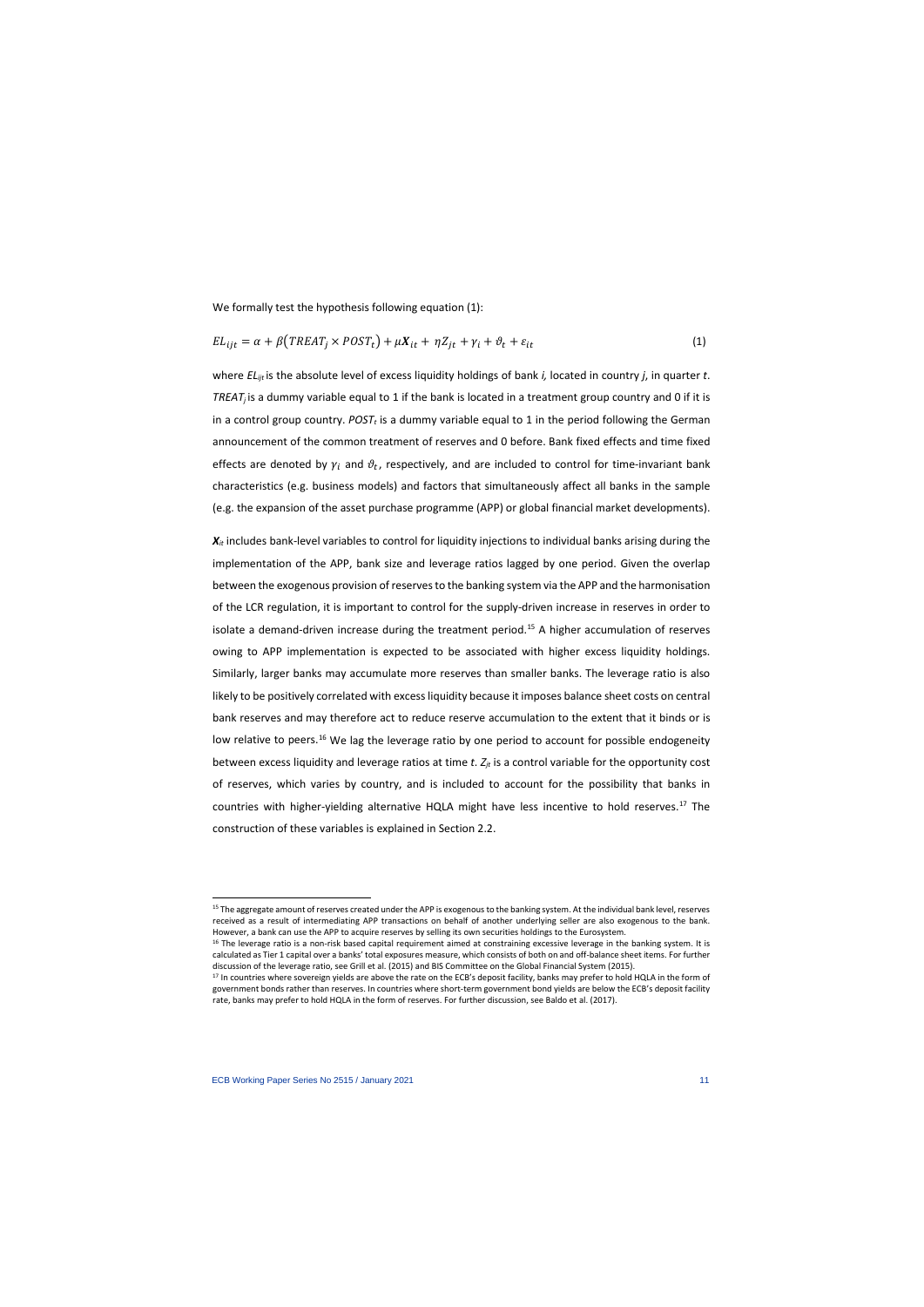As the LCR may only affect behaviour when it binds or nearly binds, or if a bank's LCR is low relative to its peers, we also employ a triple differences model to assess the impact of the LCR regulation on reserve demand conditional on the degree of compliance with the LCR requirement just before the harmonisation announcement, following equation (2):

$$
EL_{ijt} = \alpha + \beta_1 \left( TREAT_j \times POST_t \right) + \beta_2 \left( TREAT_j \times LCR_i \right) + \beta_3 \left( POST_t \times LCR_i \right) + \beta_4 \left( TREAT_j \times POST_t \times LCR_i \right) + \mu X_{it} + \eta Z_{jt} + \gamma_i + \vartheta_t + \varepsilon_{it}
$$
\n(2)

An LCR of 130% is used as a threshold level to denote a relatively low LCR because it is the level that encompasses the lower quartiles of both the treatment and control groups (Table 1). Hence, a level of 130% is consistent with the need to identify low-LCR banks in our sample while at the same time retaining a sufficient number of low-LCR banks in both the treatment and control groups. Although 130% is well-above the minimum fully phased-in requirement of 100%, banks have a long history of holding regulatory buffers. This phenomenon has been attributed in the literature to the effectiveness of market discipline (Fonseca and González, 2014; Flannery and Rangan, 2008; and Nier and Baumann, 2006), as well as to banks' desire to reduce the likelihood of non-compliance (Berger et al., 2008) and to signal their strength relative to peers (Lindquist, 2004 and Baldo et al., 2018). Hence, the LCR can be viewed as effectively binding at levels higher than the minimum requirement (Bonner and Eijffinger, 2016), which further supports the use of an LCR threshold above 100%.

We compute bootstrap standard errors clustered at the country level. This follows the suggestion of Bertrand et al. (2004) to address the inconsistency of standard errors in DiD estimation that can arise from serially correlated outcomes in multi-period samples. In robustness tests, we collapse the sample into two periods, which is another approach proposed by Bertrand et al. (2004) to deal with inconsistency. In other robustness checks, we consider alternative standard errors, shorten the time window around the treatment period, shift back the start of the treatment period to align it with the formal announcement of the harmonised treatment by the SSM (i.e. treatment beginning in 2015Q4 rather than 2015Q3), fictionally shift forward the treatment period by one quarter (i.e. treatment beginning in 2015Q2 rather than 2015Q3) in a "placebo regression", restrict the sample to the banks located only in non-core countries and include country fixed effects. We also perform DiD estimation using equation 1 on the sub-sample of low-LCR banks to compare excess liquidity accumulation between low-LCR banks in the treatment and control countries.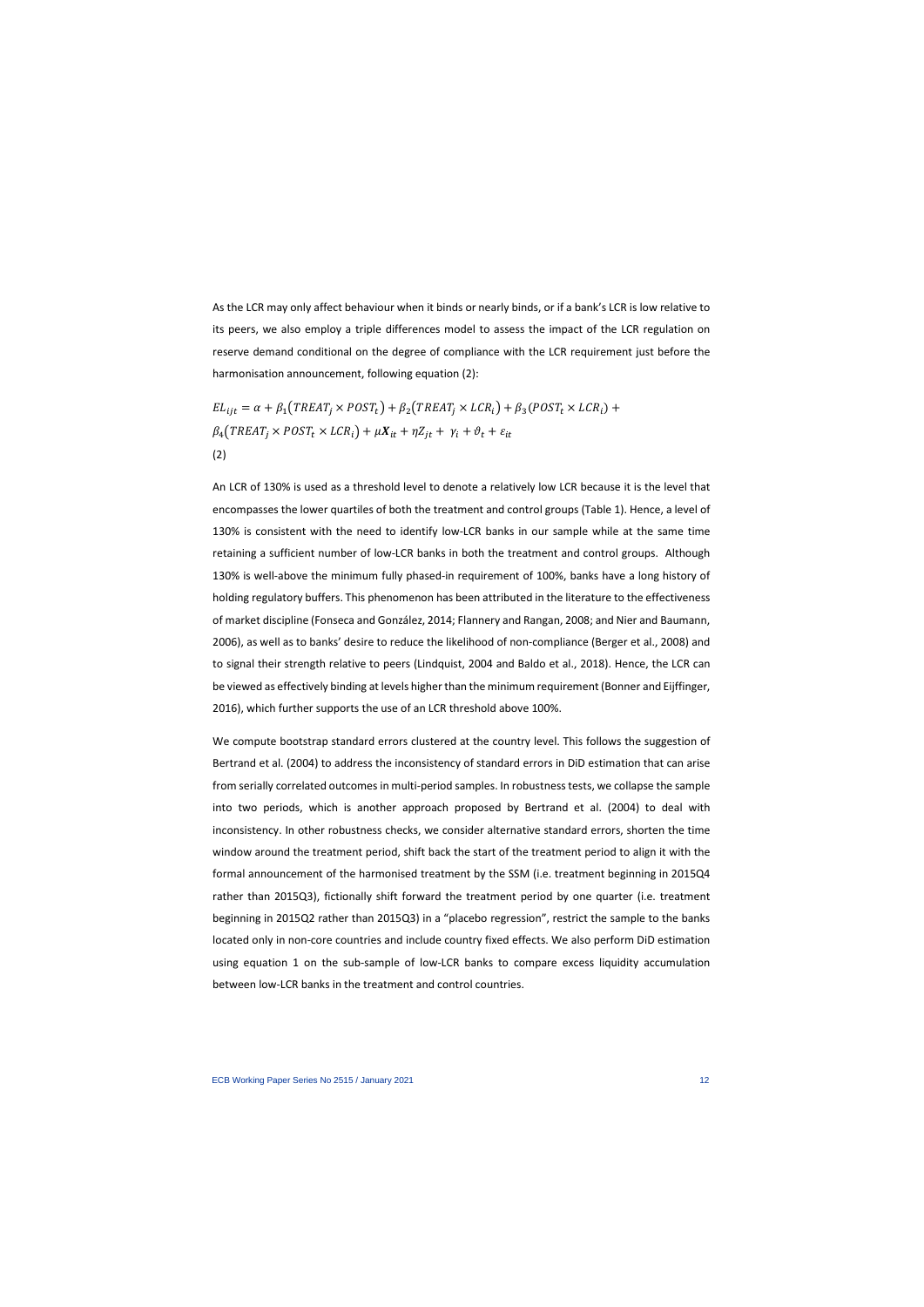#### *2.2 Data*

Our analysis is based on a unique and proprietary dataset available at the ECB. We construct a panel of quarterly banking group level data from 2014Q1 to 2016Q4 that combines information from a number of sources. LCRs are obtained from quarterly supervisory data collection exercises starting from 2014Q4. The supervisory dataset consists of significant supervised euro area banks as defined in the SSM Framework Regulation.<sup>[18](#page-13-0)</sup> These statistics are reported at the highest level of consolidation in the SSM statistics.<sup>[19](#page-13-1)</sup> To avoid that compositional changes in the panel influence our results, we use a balanced panel that includes the 86 banking groups which reported an LCR in 2015Q2, the last quarter of the pre-treatment period.<sup>[20](#page-13-2)</sup> Data on banks' leverage ratios are also obtained from the supervisory statistics.

Reserve holdings are retrieved from the internal Eurosystem market operations database and are measured in millions of euro. Excess liquidity at the bank level is calculated as the sum of a bank's current account balance with the central bank and use of the deposit facility, less its minimum reserve requirement. As the market operations database is at the level of ECB monetary financial institutions (MFIs) while LCR data are reported in supervisory statistics at the consolidated level using Legal Entity Identifiers (LEIs), we identify the list of individual MFIs that are subsumed in each supervised group's LEI over time using the Register of Institutions and Affiliates Database (RIAD). MFI holdings of excess liquidity are then aggregated to reflect consolidated figures and are averaged over the quarter.<sup>[21](#page-13-3)</sup>

Our control variable for the supply-driven increase in reserve holdings reflects the cumulated flows of reserves to banks arising during the implementation of the APP. The variable is constructed by combining transaction-level APP data with information from the TARGET2 payments system in order to identify the TARGET2 participant through which an APP counterparty transacts in central bank money. As discussed in Eisenschmidt et al. (2017), this is generally the APP counterparty itself if it is located in the euro area. For APP counterparties located outside of the euro area, payments in

[<https://www.bankingsupervision.europa.eu/ecb/pub/pdf/ssm.methodologicalnote\\_supervisorybankingstatistics201710.en.pdf>](https://www.bankingsupervision.europa.eu/ecb/pub/pdf/ssm.methodologicalnote_supervisorybankingstatistics201710.en.pdf).

<sup>&</sup>lt;sup>18</sup> Regulation (EU) No  $\frac{468}{2014}$ .<br><sup>19</sup> For more details on supervisory banking statistics, see the ECB's methodological note available at:

<sup>&</sup>lt;sup>20</sup> As our analysis requires classification of banks into high- and low-LCR groups, the banking groups that did not report an LCR in 2015Q2 are excluded from the sample.

<span id="page-13-3"></span><span id="page-13-2"></span><span id="page-13-1"></span><span id="page-13-0"></span><sup>&</sup>lt;sup>21</sup> The use of quarterly average excess liquidity figures rather than end-of-quarter figures derives from the fact that banks have to meet the LCR on a daily basis, rather than only at the end of the quarter (or end of the month), and excess liquidity is a maintenance period concept rather than a point-in-time concept owing to minimum reserve averaging in the euro area. Hence, excess liquidity cannot be precisely calculated for any given day and it is therefore preferable to consider average data over a longer time period. Our results are robust to using end-of-quarter data instead of quarterly averages and are hence robust to potential end-of-month window-dressing behaviour by banks aimed at increasing LCR levels.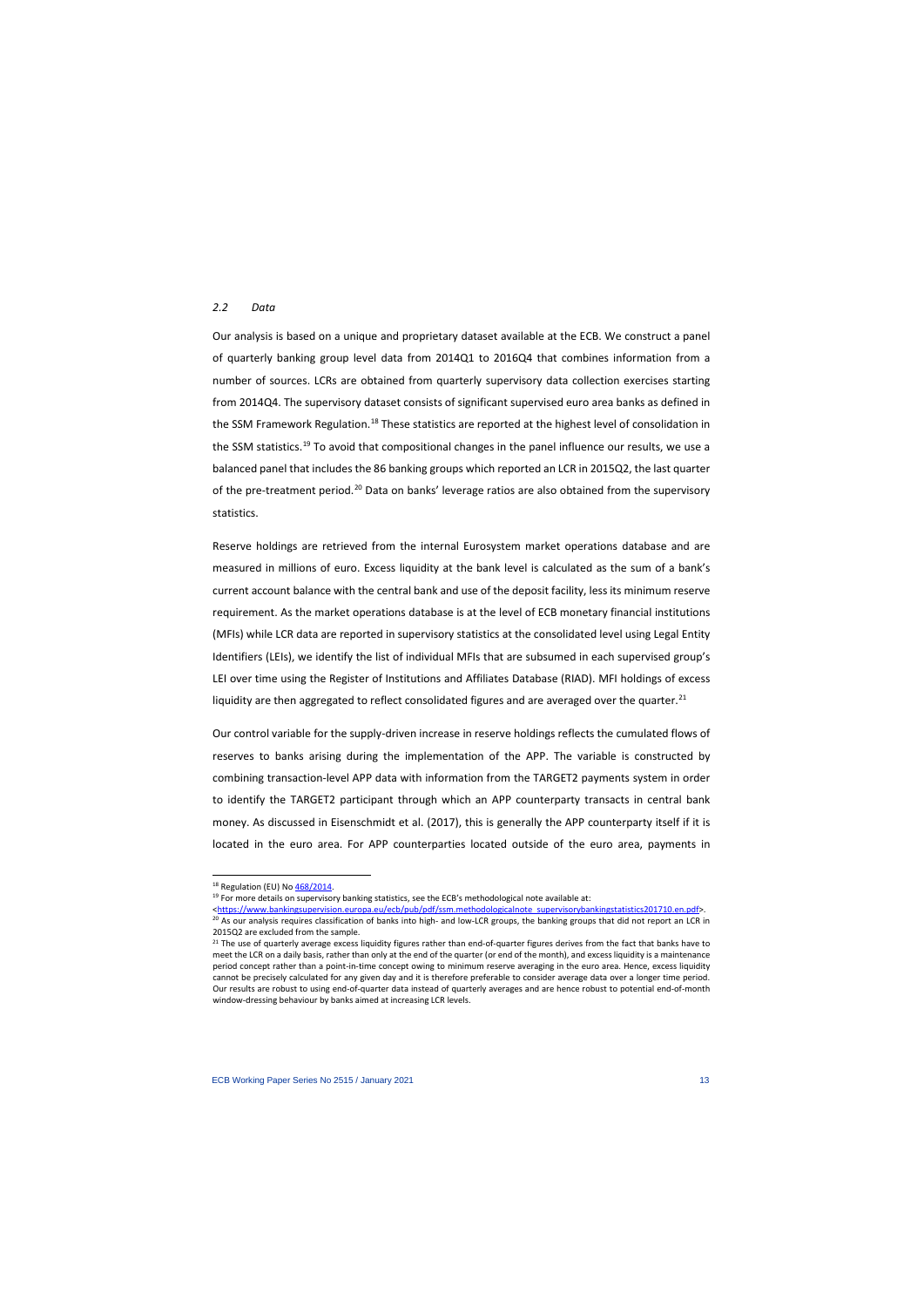TARGET2 can be received via a euro area branch or via a euro area correspondent bank. As a measure of banks' opportunity cost of holding reserves relative to other forms of short-duration HQLA, we also include in the dataset the average quarterly spread between sovereign bonds with a one-year maturity and the deposit facility rate.

Table 1 summarises the distribution of the variables for banks in the control and treatment groups in 2015Q2. The mean levels of excess liquidity (measured in millions of euro) and bank size (measured in terms of minimum reserve requirements, in millions of euro) were almost the same across both groups of banks. Banks in the control group had a higher average leverage ratio than banks in the treatment group while they had a lower mean level of APP liquidity (in millions of euro) than banks in the treatment group; the differences in these variables between the groups are not statistically significant. The average opportunity cost of holding reserves relative to short-term domestic sovereign bonds (measured in basis points) was significantly higher in the control group, reflecting differences in the country composition of the two groups, as was the mean LCR.

Table 2 compares the distribution of variables for banks with high and low LCRs in 2015Q2. There was no statistically significant difference between the means of excess liquidity, the opportunity cost of reserves, leverage ratios or bank size in high- versus low-LCR banks. However, low-LCR banks had significantly more APP liquidity on average in 2015Q2 than high-LCR banks. This underscores the need to control for APP liquidity injections in our analysis.

Reflecting liquidity injections via targeted longer-term refinancing operations and the APP from late 2014 onwards, excess liquidity increased notably by 2016Q4 for banks in both the control and treatment groups (Figure 1), as well as in both the high- and low-LCR groups (Figure 2). Focusing on the subset of banks with low LCRs, there was a sharp increase in average excess liquidity holdings in the treatment group from 2015Q2 onwards (Figure 3). Within the treatment group, there were also pronounced differences in average excess liquidity holdings between low- and high-LCR banks from 2015Q2 onwards, with low-LCR banks increasing their excess liquidity holdings more sharply than high-LCR banks (Figure 4). Figures 1 to 4 broadly confirm the pre-treatment parallel trends assumption underlying DiD estimation.

Given the coincidence in timing between the pre-announcement by the German regulator and the notable expansion of the APP following the commencement of the Public Sector Purchase Programme (PSPP), which could be driving excess liquidity developments, we also visually inspect average excess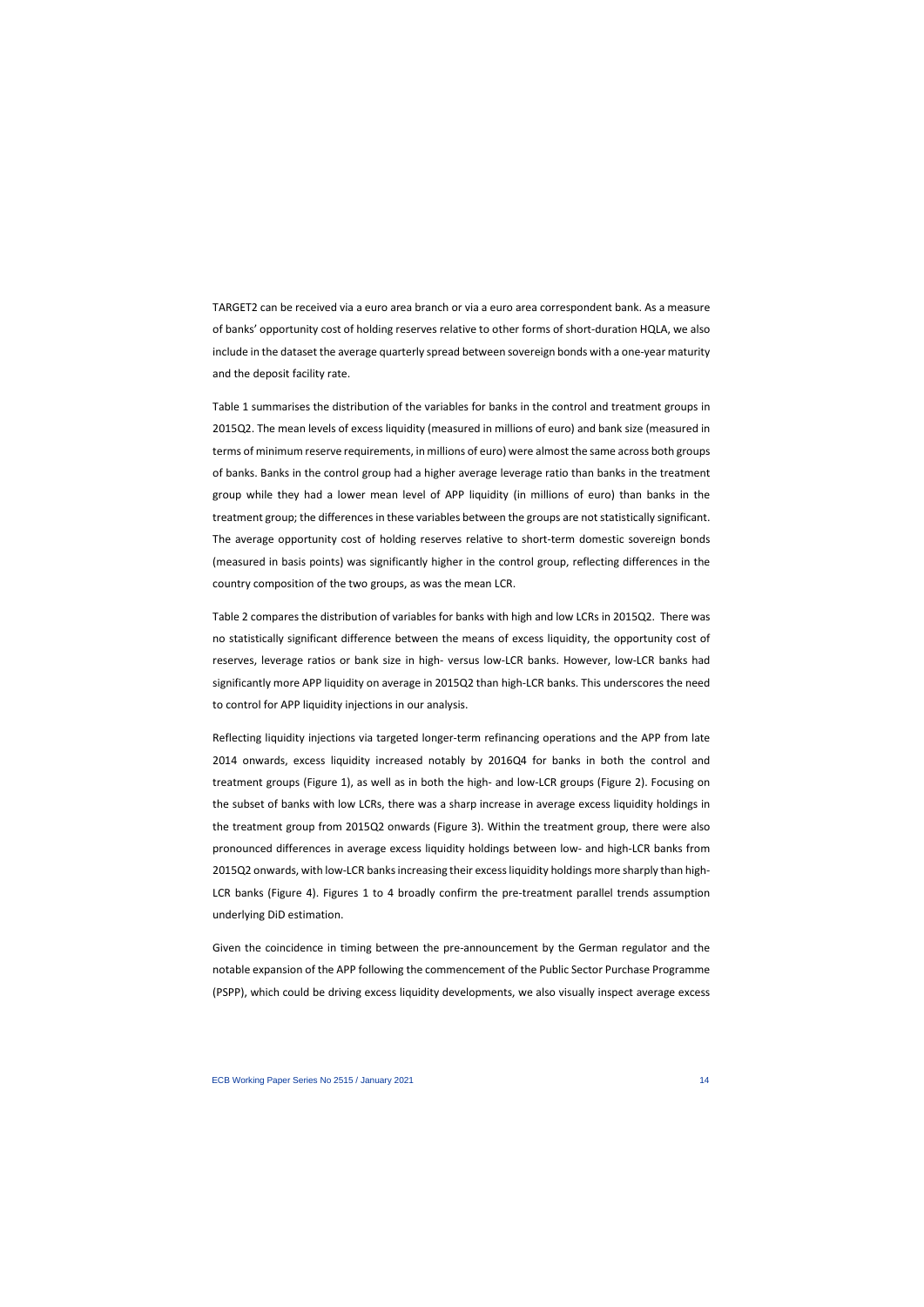liquidity purged of the estimated impact of the implementation of the APP. The purged data confirm diverging trends for low- and high-LCR banks in the treatment group from 2015Q2 (Figure A.1 in Annex $\lambda$ <sup>[22](#page-15-0)</sup>

| <b>Banks in control group countries: 29</b> |        |        |                  |                  |                  |  |
|---------------------------------------------|--------|--------|------------------|------------------|------------------|--|
|                                             |        |        |                  | percentile       |                  |  |
|                                             | Mean   | SD.    | 75 <sup>th</sup> | 50 <sup>th</sup> | 25 <sup>th</sup> |  |
| Excess liquidity (EUR mn)                   | 1252.4 | 4283.4 | 590.3            | 83.9             | 5.6              |  |
| LCR(%)                                      | 244.0  | 191.0  | 236.4            | 158.3            | 132.3            |  |
| APP liquidity (EUR mn)                      | 921.4  | 2596.1 | 117.4            | 1.8              | 0.0              |  |
| Opportunity cost of<br>reserves (bps)       | 16.6   | 9.8    | 22.3             | 22.3             | 11.3             |  |
| Leverage ratio (%, lagged)                  | 7.0    | 3.4    | 7.4              | 6.0              | 4.9              |  |
| Minimum reserve<br>requirement (EUR mn)     | 682.0  | 1354.0 | 438.7            | 255.9            | 71.8             |  |

| Table 1: Distribution of key variables - banks located in control and treatment countries (2015Q2) |  |  |
|----------------------------------------------------------------------------------------------------|--|--|
|----------------------------------------------------------------------------------------------------|--|--|

**Banks in treatment group countries: 57** 

|                                         |        |        |                  | percentile       |                  |
|-----------------------------------------|--------|--------|------------------|------------------|------------------|
|                                         | Mean   | SD     | 75 <sup>th</sup> | 50 <sup>th</sup> | 25 <sup>th</sup> |
| Excess liquidity (EUR mn)               | 1231.7 | 2603.0 | 1420.4           | 164.7            | 8.6              |
| LCR(%)                                  | 162.5  | 98.9   | 173.8            | 144.2            | 107.7            |
| APP liquidity (EUR mn)                  | 1451.4 | 3995.0 | 416.8            | 0.0              | 0.0              |
| Opportunity cost of<br>reserves (bps)   | 4.4    | 12.3   | 4.1              | 0.9              | $-6.7$           |
| Leverage ratio (%, lagged)              | 6.0    | 3.3    | 7.3              | 5.0              | 4.0              |
| Minimum reserve<br>requirement (EUR mn) | 646.4  | 1046.4 | 667.5            | 263.1            | 131.5            |

<span id="page-15-0"></span><sup>&</sup>lt;sup>22</sup> Excess liquidity purged of the impact of the implementation of the APP is calculated by regressing bank-level excess liquidity on the stock of reserves that would be accumulated by banks during APP implementation, ceteris paribus, and banks' minimum reserve requirements (as a proxy for bank size), as well as bank and time fixed effects. Purged excess liquidity is then computed as the difference between a bank's actual excess liquidity and the cumulated amount of APP liquidity flowing to that bank during the implementation of asset purchases multiplied by the respective coefficient estimate.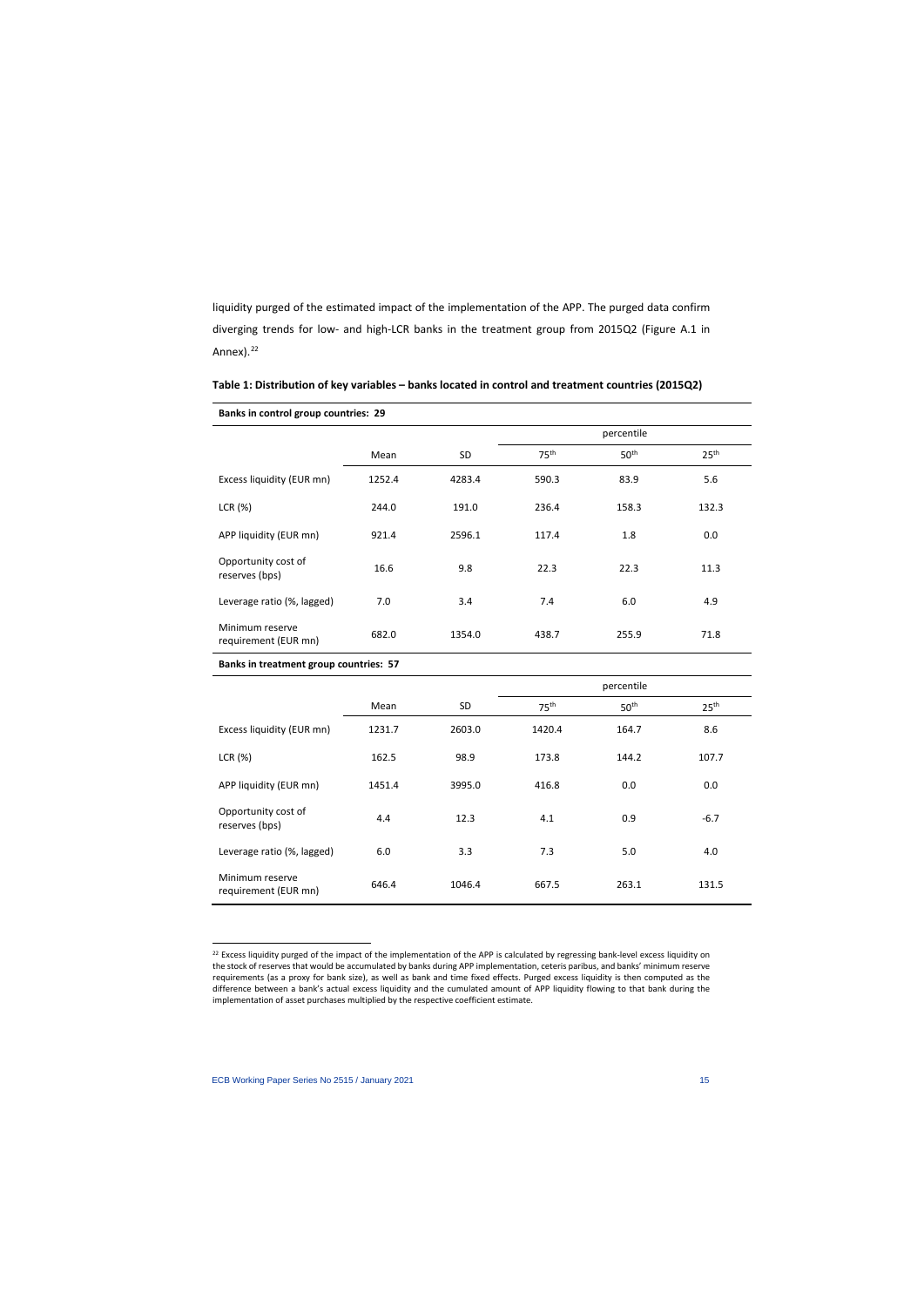# **Table 2: Distribution of key variables – high- and low-LCR banks (2015Q2)**

# **Banks with high LCRs: 58**

|                                         |        |           |                  | percentile       |                  |
|-----------------------------------------|--------|-----------|------------------|------------------|------------------|
|                                         | Mean   | <b>SD</b> | 75 <sup>th</sup> | 50 <sup>th</sup> | 25 <sup>th</sup> |
| Excess liquidity (EUR mn)               | 1187.6 | 3224.5    | 904.0            | 145.3            | 8.6              |
| LCR(%)                                  | 234.0  | 153.3     | 230.7            | 171.8            | 151.6            |
| APP liquidity (EUR mn)                  | 627.5  | 1796.8    | 168.5            | 0.0              | 0.0              |
| Opportunity cost of<br>reserves (bps)   | 8.0    | 13.2      | 22.3             | 0.9              | $-4.8$           |
| Leverage ratio (%, lagged)              | 6.6    | 3.8       | 7.4              | 5.1              | 4.5              |
| Minimum reserve<br>requirement (EUR mn) | 551.9  | 1071.1    | 415.5            | 215.6            | 65.3             |
| <b>Banks with low LCRs: 28</b>          |        |           |                  |                  |                  |

|                                         |        |        | percentile       |                  |                  |
|-----------------------------------------|--------|--------|------------------|------------------|------------------|
|                                         | Mean   | SD     | 75 <sup>th</sup> | 50 <sup>th</sup> | 25 <sup>th</sup> |
| Excess liquidity (EUR mn)               | 1344.5 | 3333.6 | 1065.3           | 82.3             | 2.0              |
| LCR(%)                                  | 98.7   | 20.5   | 113.4            | 102.7            | 89.7             |
| APP liquidity (EUR mn)                  | 2609.0 | 5543.5 | 2020.6           | 53.3             | 0.0              |
| Opportunity cost of<br>reserves (bps)   | 7.8    | 12.5   | 22.3             | 4.1              | $-3.0$           |
| Leverage ratio (%, lagged)              | 5.9    | 2.3    | 7.1              | 5.6              | 4.2              |
| Minimum reserve<br>requirement (EUR mn) | 878.9  | 1294.6 | 797.3            | 394.3            | 199.3            |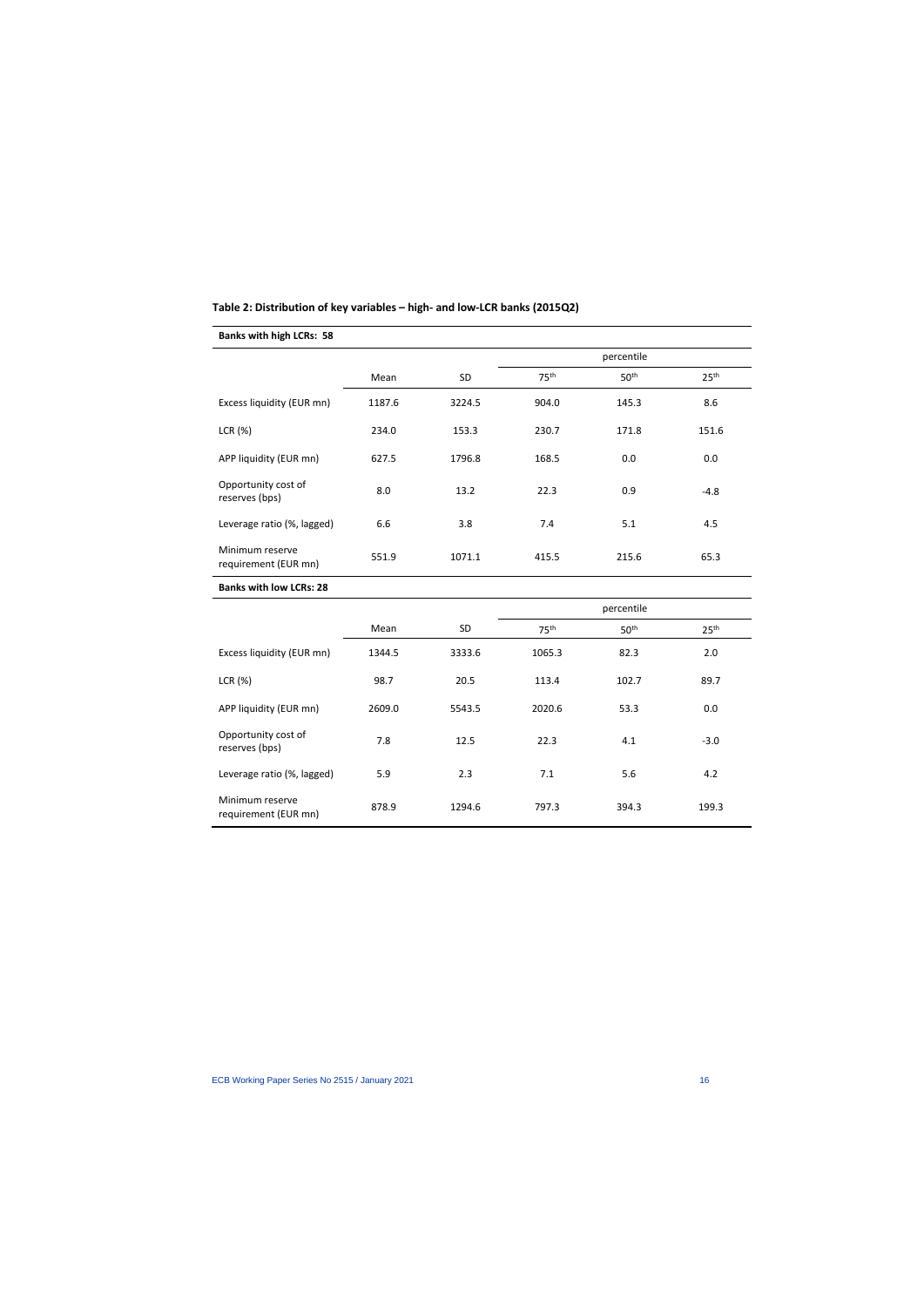**Figure 1: Quarterly average excess liquidity in treatment and control groups** *(€ mn)*



# **Figure 3: Quarterly average excess liquidity in treatment and control groups for banks with low LCRs as of 2015Q2** *(€ mn)*





**Figure 4: Quarterly average excess liquidity in treatment group for banks with low versus high LCRs as of 2015Q2** *(€ mn)*



*Notes: The shaded region shows the period during which the minimum LCR requirements were phased in. The formal announcement of a common treatment of central bank reserves for the purposes of the LCR in the euro area was published on 30 September 2015 by the SSM. The German regulator pre-announced the common treatment in July 2015.*

### **3. Results**

#### *3.1 Effect of the LCR regulation independent of the degree of compliance*

Estimation results for equation (1) are shown in Table 3. Beginning with the traditional DiD specification, which includes no control variables, we obtain a coefficient estimate for our DiD term (*Treat x Post*) that is not significant (column 1). Additional control variables are added to the regression in columns 2-5. In line with our expectations, the coefficient of the APP liquidity control variable is

0

2000 4000 6000

8000 10000 12000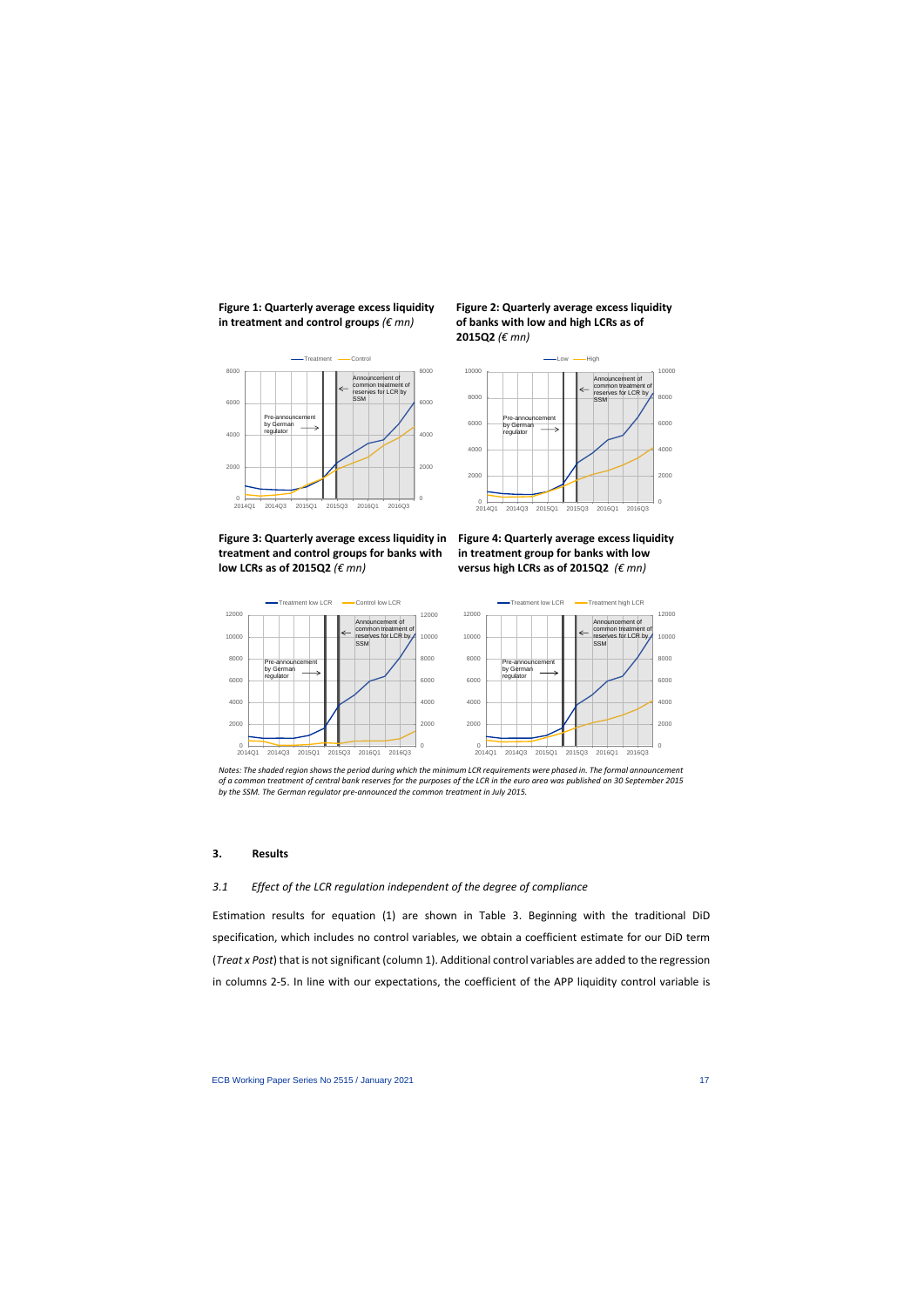positive, as well as highly significant. However, the DiD term is not significant across any of the variations of equation 1. The null hypothesis that there is no effect of the preferential change in treatment of reserves for the purposes of fulfilling the LCR on the demand for excess liquidity is therefore not rejected. This finding provides empirical support to the notion that the effects of liquidity regulation on banks' behaviour are limited or non-existent if banks have a surplus of liquid assets(Bech and Keister, 2015 and Duffie and Krishnamurthy, 2016).

| $Y = EL_{it}$                      | (1)                  | (2)                 | (3)                 | (4)                    | (5)                    |
|------------------------------------|----------------------|---------------------|---------------------|------------------------|------------------------|
| Treat x Post                       | 554.9                | $-545.4$            | $-999.1$            | $-452.6$               | $-1153.8$              |
|                                    | (2413.9)             | (2617.4)            | (3315.3)            | (2599.1)               | (2535.0)               |
| <b>APP</b>                         |                      | $0.502*$<br>(0.282) | $0.501*$<br>(0.283) | $0.374***$<br>(0.133)  | $0.488***$<br>(0.089)  |
| Opportunity cost<br>of reserves    |                      |                     | $-36.14$<br>(26.30) | $-51.10*$<br>(27.75)   | $-129.8**$<br>(55.25)  |
| <b>Bank size</b>                   |                      |                     |                     | $16.45**$<br>(7.931)   | 8.104<br>(10.378)      |
| Leverage ratio<br>(one period lag) |                      |                     |                     |                        | $-7408.6$<br>(42334.6) |
| Constant                           | 633.4 ***<br>(162.8) | 633.4***<br>(152.6) | 1924.7**<br>(951.8) | $-8849.8*$<br>(5331.5) | $-2689.0$<br>(9186.9)  |
| <b>Bank fixed effects</b>          | Yes                  | Yes                 | Yes                 | Yes                    | Yes                    |
| Time fixed effects                 | Yes                  | Yes                 | Yes                 | Yes                    | Yes                    |
| Observations                       | 1032                 | 1032                | 900                 | 900                    | 590                    |
| <b>Banks</b>                       | 86                   | 86                  | 75                  | 75                     | 75                     |
| Within R-squared                   | 0.116                | 0.576               | 0.579               | 0.637                  | 0.664                  |

# **Table 3: Estimated impact of the LCR on the demand for excess liquidity (equation 1)**

*Notes: Country-clustered bootstrap standard errors in parentheses. \*\*\*, \*\* and \* denote significance at the 1%, 5% and 10% levels. Significance levels remain broadly unchanged with country-clustered robust standard errors. The pre-treatment period runs from 2014Q1 to 2015Q2. The post-treatment period runs from 2015Q3 to 2016Q4. As no benchmark one-year sovereign bond yields are available for Cyprus, Estonia, Latvia, Luxembourg and Slovakia, banks located in these countries drop out of the sample when controlling for the opportunity cost of reserves. Full regression output is available upon request.*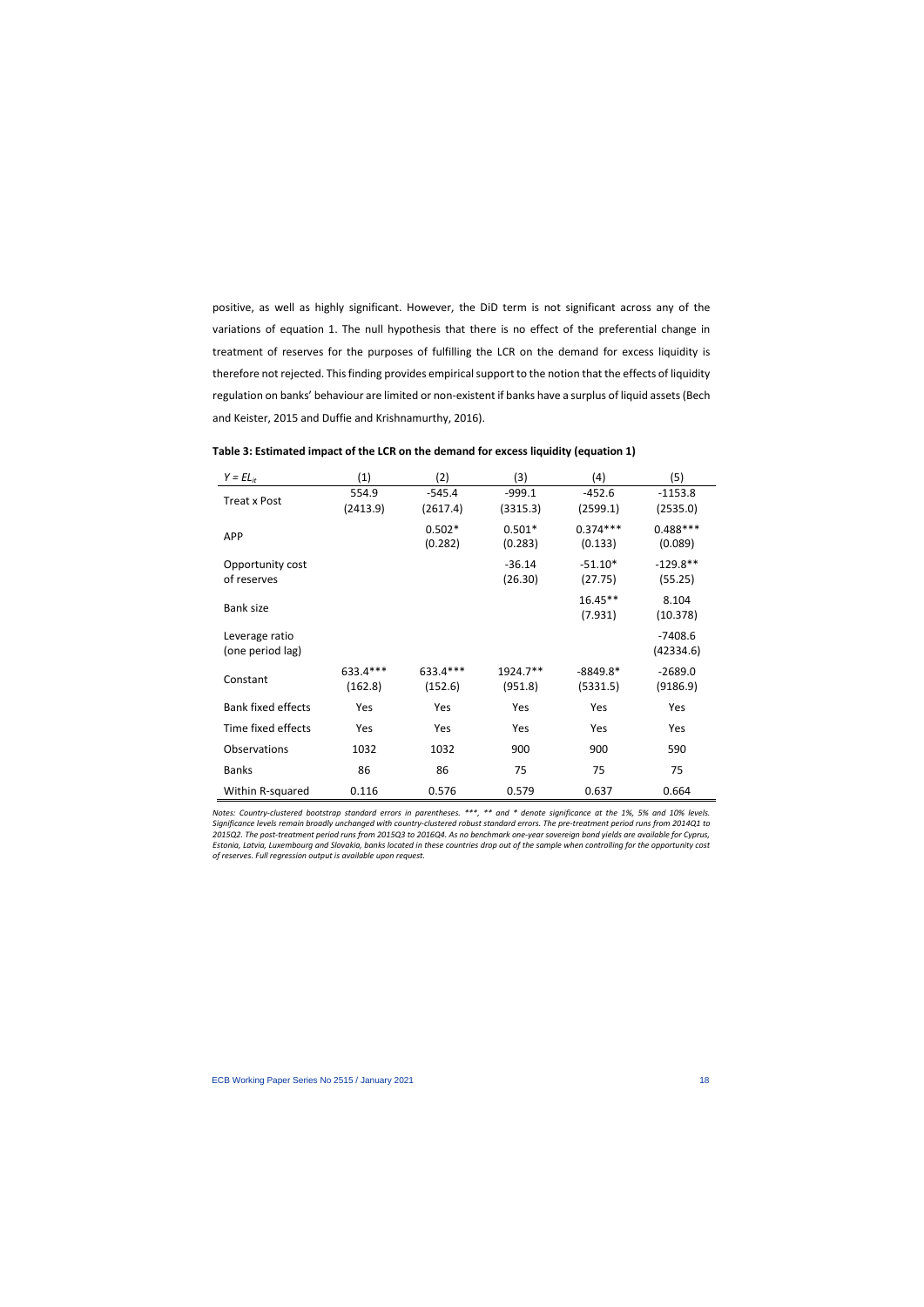#### *3.2 Effect of the LCR regulation conditional on the degree of compliance*

Table 4 presents the baseline estimation results of equation 2. In contrast to the results of the DiD estimation, the triple differences estimation suggests that there is LCR-induced demand for reserves amongst banks with LCRs that are low relative to other systemically important banks. This finding supports the hypothesis that liquidity regulation can affect banks' behaviour when it is binding or when the degree of (over-)compliance is low relative to one's peer group. Excluding control variables, the change in excess liquidity between low- and high-LCR banks in the treatment group *(Treat x Post x LCR)* is around €6.8 billion higher on average than the change between low- and high-LCR banks in the control group over the six quarters following the harmonisation announcement (column 1). Although the inclusion of control variables reduces the magnitude of the estimated impact of the LCR on demand for reserves, the impact remains statistically significant and substantial, with a minimum value of €4.7 billion (column 5). Multiplying the average effect for the treated banks in our sample by the number of low-LCR banks in the treatment group (22) indicates an aggregate increase in excess liquidity holdings owing to the LCR of between €103 billion and €150 billion. As our sample of significant supervised euro area banks represents around 70% of total banking sector assets in 2015Q2, the results can be considered a lower-bound estimate of the impact of the LCR regulation on demand for reserves in the euro area. Assuming that our results for the sample of significant institutions supervised by the SSM are representative of the entire euro area banking sector, they imply a total LCR impact on reserve demand of between €148 billion and €214 billion.

The control variables have the expected sign but vary in significance. Focusing on the results presented in column 4, in which all of the control variables are significant, a  $\epsilon$ 10 million increase in the cumulative amount of a bank's APP liquidity is associated with excess liquidity values that are higher on average by €3.8 million. Bank size is also positively correlated with excess liquidity holdings: a €10 million increase in a bank's minimum reserve requirement increases excess liquidity by €159.2 million. A one basis point increase in the opportunity cost of holding reserves is associated with excess liquidity that is lower by €48.3 million.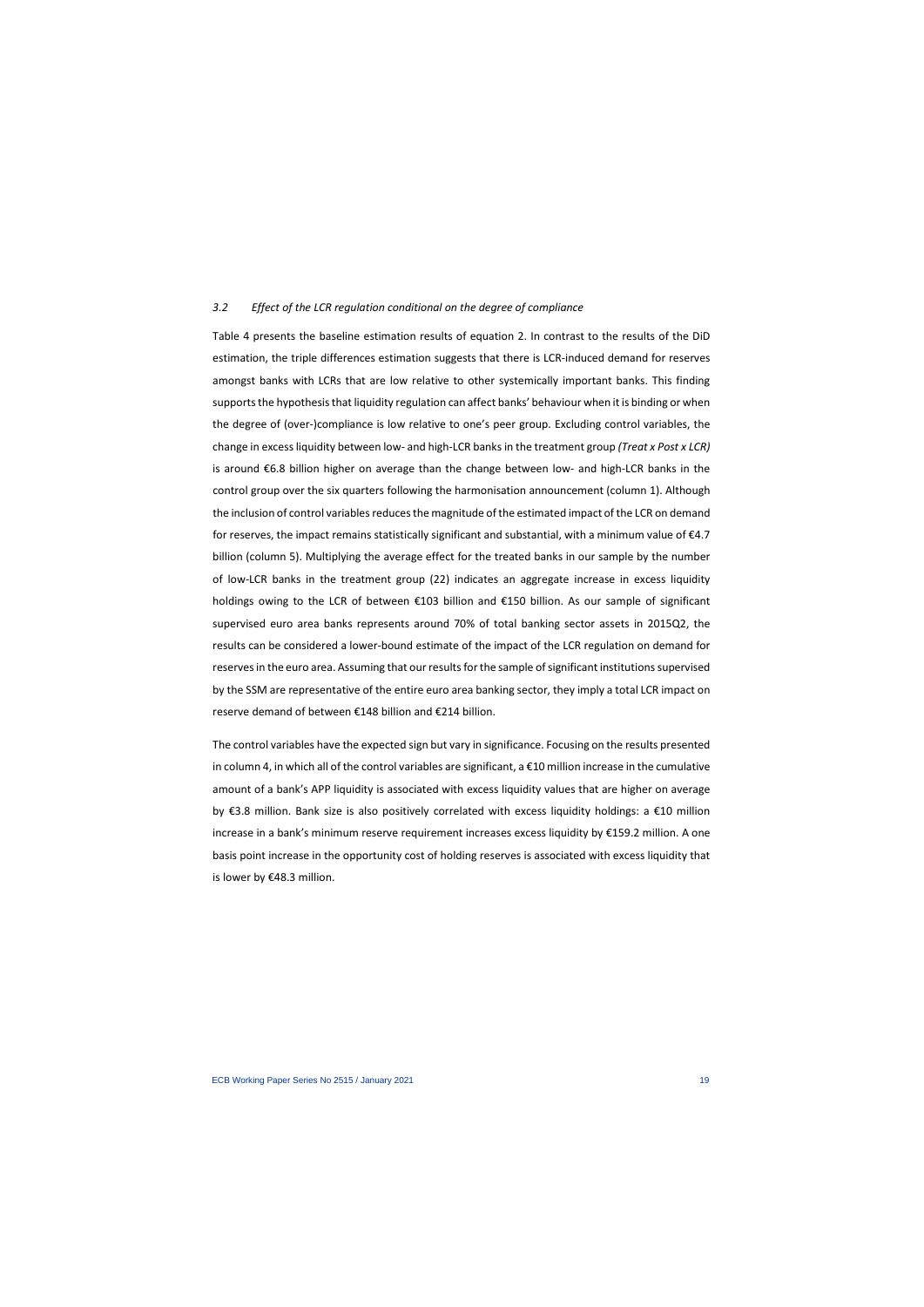| $Y = EL_{it}$             | (1)      | (2)        | (3)        | (4)        | (5)        |
|---------------------------|----------|------------|------------|------------|------------|
| Treat x Post x LCR        | 6803.9** | 4817.6**   | 5712.6*    | 4873.5*    | 4699.6**   |
|                           | (3268.5) | (2480.0)   | (3239.2)   | (2588.3)   | (2203.2)   |
| <b>APP</b>                |          | $0.503***$ | $0.500***$ | $0.378***$ | $0.485***$ |
|                           |          | (0.108)    | (0.084)    | (0.099)    | (0.135)    |
| Opportunity cost          |          |            | $-33.36$   | $-48.26*$  | $-128.0**$ |
| of reserves               |          |            | (24.09)    | (28.85)    | (52.48)    |
| <b>Bank size</b>          |          |            |            | 15.92***   | 8.31       |
|                           |          |            |            | (5.668)    | (9.366)    |
| Leverage ratio            |          |            |            |            | $-3674.2$  |
| (one period lag)          |          |            |            |            | (35575.0)  |
|                           | 633.4*** | 633.4 ***  | 1830.5**   | $-8578.4*$ | $-3077.2$  |
| Constant                  | (142.1)  | (126.1)    | (938.9)    | (4637.5)   | (7380.0)   |
| Simple interaction        |          |            |            |            |            |
| terms                     | Yes      | Yes        | Yes        | Yes        | Yes        |
| <b>Bank fixed effects</b> | Yes      | Yes        | Yes        | Yes        | Yes        |
| Time fixed effects        | Yes      | Yes        | Yes        | Yes        | Yes        |
| Observations              | 1032     | 1032       | 900        | 900        | 590        |
| <b>Banks</b>              | 86       | 86         | 75         | 75         | 75         |
| Within R-squared          | 0.148    | 0.587      | 0.593      | 0.647      | 0.672      |

# **Table 4: Estimated impact of the LCR on the demand for excess liquidity conditional on the LCR being below 130% in 2015Q2 (equation 2)**

*Notes: Country-clustered bootstrap standard errors in parentheses. \*\*\*, \*\* and \* denote significance at the 1%, 5% and 10% levels. Significance levels remain broadly unchanged with country-clustered robust standard errors. The pre-treatment period runs from 2014Q1 to 2015Q2. The post-treatment period runs from 2015Q3 to 2016Q4. As no benchmark one-year sovereign bond yields are available for Cyprus, Estonia, Latvia, Luxembourg and Slovakia, banks located in these countries drop out of the sample when controlling for the opportunity cost of reserves. Full regression output is available upon request.*

# *3.3 Robustness tests*

We perform a number of robustness tests to verify the results of our baseline triple differences model. Replacing the country-clustered bootstrap standard errors with country-clustered robust standard errors does not change the statistical significance. Moreover, the results are robust to collapsing the sample into two periods: one pre-treatment period averaging the variables across the six quarters up to and including 2015Q2 and one post-treatment period averaging the variables for the six quarters up to and including 2016Q4. Based on this collapsed sample, the change in excess liquidity between low- and high-LCR banks in the treatment group is between €4.1 billion to €6.8 billion larger on average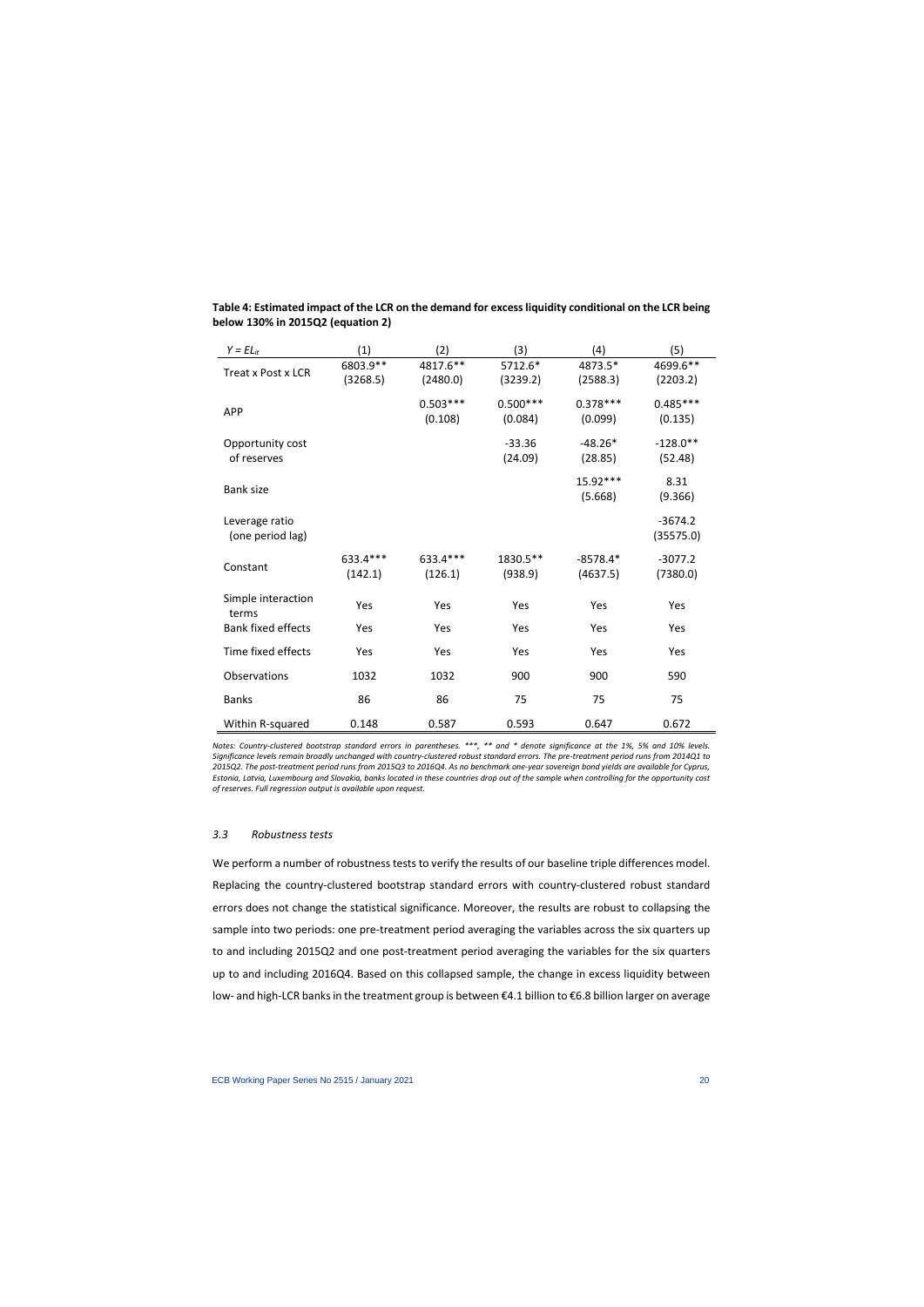than the change between low- and high-LCR banks in the control group after the harmonisation announcement (Table A.1).

The results are also robust to shortening the treatment window to between one and five quarters on either side of the harmonisation announcement. The results of the regression focusing on one quarter before and one quarter after the harmonisation announcement are shown in Table A.2. In this specification, the change in excess liquidity between low- and high-LCR banks in the treatment group is between €1.4 billion and €2.6 billion larger than the respective change in the control group. This translates into aggregate regulatory demand for reserves in our sample of between €32 billion and €58 billion. For the euro area banking sector as a whole, the results imply an increase in demand for reserves of between €46 billion and €83 billion, assuming that our sample of significant institutions – which covers 70% of banking sector assets in 2015Q2 – is representative of dynamics across the entire banking system.

Artificially shifting the treatment date forward by one quarter from 2015Q3 to 2015Q2 and comparing changes in excess liquidity between low- and high-LCR banks in the treatment and control groups from 2015Q1 (one-quarter pre-treatment period) to 2015Q2 (one-quarter placebo post-treatment period) indicates no statistically significant difference (Table A.3). The results of this one-quarter window placebo regression confirm that the divergence in excess liquidity holdings between the groups only began following the pre-announcement of a harmonisation of the treatment of reserves for LCR purposes by the German regulator. In addition, the results of the baseline analysis are robust to taking the formal announcement of the harmonised treatment by the SSM as the start of the treatment period (i.e. starting the treatment period in 2015Q4 rather than 2015Q3).

Restricting the sample to banks located in non-core countries also supports the conclusion that excess liquidity accumulation was greater for low-LCR banks relative to high-LCR banks in the treated group compared with the control group following the harmonisation announcement.<sup>[23](#page-21-0)</sup> The results are also robust to including country fixed effects. Finally, we also compare reserve accumulation between low-LCR banks in the treatment group with low-LCR banks in the control group by estimating equation (1) on the sub-sample of low-LCR banks. The results of this DiD estimation confirm the conclusions drawn from our baseline triple differences estimation: banks with low LCRs in the treatment group countries

<span id="page-21-0"></span><sup>&</sup>lt;sup>23</sup> The countries included in the non-core group are Cyprus, Italy, Portugal, Slovenia and Spain.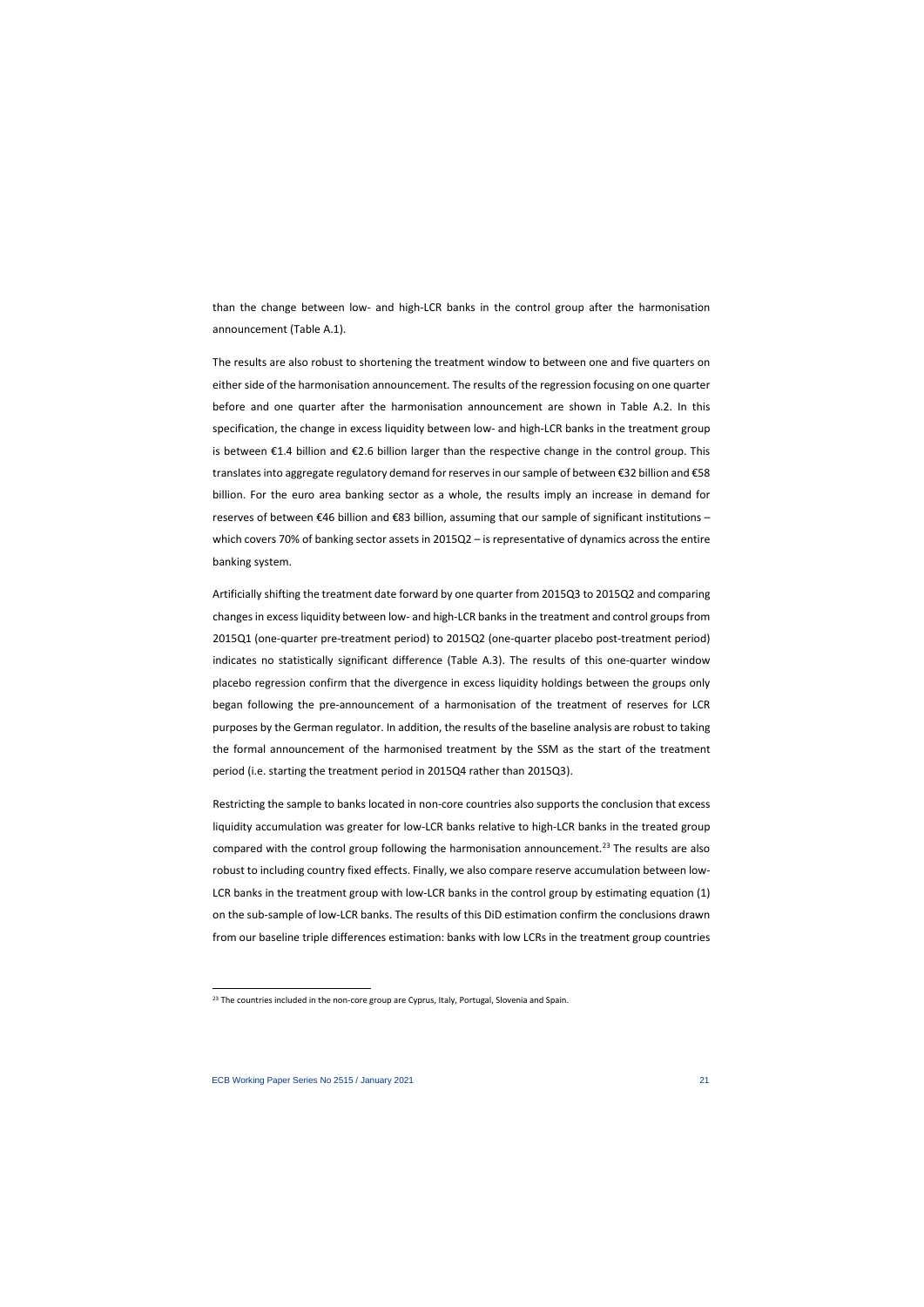accumulated more excess liquidity than banks with low LCRs in the control group countries following the harmonisation announcement (Table A.4). $^{24}$ 

However, when reducing the LCR threshold to 120%, the results of the baseline regression are only robust when control variables are excluded, indicating the importance for the analysis of retaining all banks with LCRs in the lowest quartile of the sample distribution.

# **4. Policy implications and conclusion**

Our results indicate that the LCR might increase demand for central bank reserves amongst banks with low liquidity buffers relative to peers. These findings have important implications for monetary policy in the euro area and suggest that the Eurosystem's operational framework needs to remain sufficiently flexible to respond to changes over time in the regulatory demand for reserves. These findings are particularly relevant in the context of the monetary policy strategy review of the ECB.

According to our baseline analysis, additional demand for reserves in the euro area owing to liquidity regulation ranged between €103 billion and €150 billion on average for our sample over the period from 2015Q3 to 2016Q4, and is estimated to range between €148 billion and €214 billion for the euro area banking sector as a whole.<sup>[25](#page-22-1)</sup> This is substantial when compared with the pre-crisis liquidity deficit of circa €450 billion, which was the basis for calibrating the supply of reserves to the banking system. Not accommodating this additional demand for reserves could therefore result in notable upward pressure on money market rates.

Specifically, a return to the pre-crisis implementation modalities, under which monetary policy operations were conducted as variable-rate tender procedures with an allotment amount that just satisfied the liquidity deficit, as determined by reserve requirements and the set of pre-crisis autonomous factors (i.e. without regard for LCR-related reserve demand), may be associated with volatility in money market rates, more aggressive bidding behaviour in open market operations and an increase in key short-term market reference rates, like the EONIA. A de-anchoring of the EONIA from the key ECB interest rates, in turn, has implications for the transmission of the intended monetary

 $^{24}$  In this specification, the increase in excess liquidity of low-LCR banks in treatment group countries was between €2.5 billion and €5.2 billion larger on average than the change in excess liquidity of low-LCR banks in control group countries. The sample size underlying this DiD regression is limited: 22 banks in our sample are low-LCR banks located in treatment group countries and only 6<br>banks are low-LCR banks located in control group countries.

<span id="page-22-1"></span><span id="page-22-0"></span><sup>&</sup>lt;sup>25</sup> Assuming that our results for the sample of significant institutions supervised by the SSM are representative of the entire euro area banking sector and can therefore be scaled up.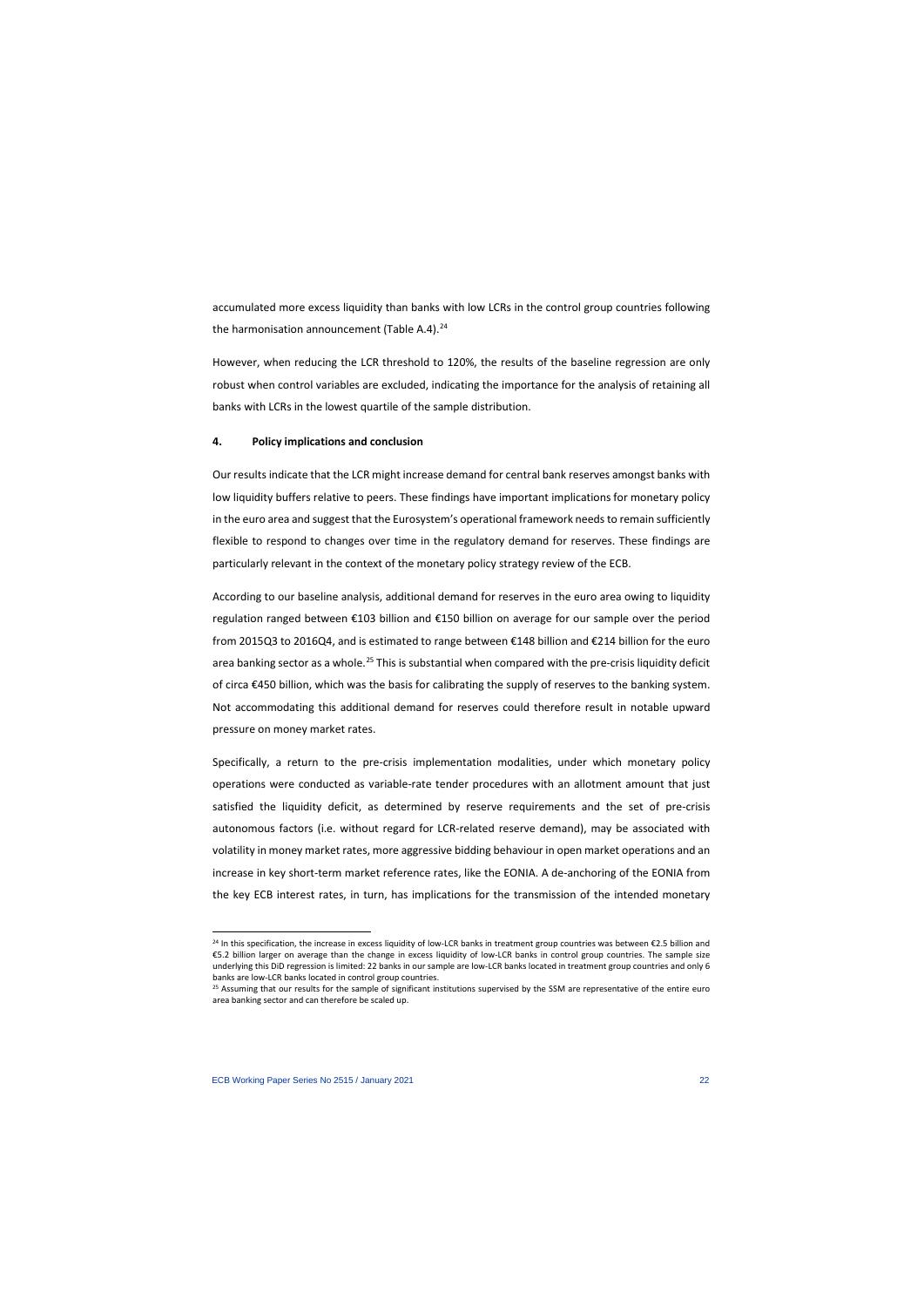policy stance to market- and bank-based funding costs because the EONIA is the basis of the overnight indexed swap (OIS) curve, which is the reference curve used to price many financial instruments in the euro area. OIS rates also directly affect Euro Interbank Offered Rates (Euribor),<sup>[26](#page-23-0)</sup> which are widely used in the pricing of bank loans in the euro area.

One solution to preserve the controllability of short-term interest rates, and thereby to safeguard the smooth implementation and transmission of monetary policy, is for the Eurosystem to supply additional reserves to the banking sector. In other words, regulatory demand for reserves could be treated as a new autonomous factor that is subject to forecasting.<sup>[27](#page-23-1)</sup> This implies that the Eurosystem's balance sheet could remain structurally larger than it was priorto the financial crisis and the associated introduction of new liquidity regulation.

However, calibrating the additional supply of reserves with enough precision to steer short-term interest rates in a narrow range around the key policy rates could prove to be very challenging. This is because LCR-related demand for reserves is likely to vary over time. For example, regulatory demand for reserves could be higher when market interest rates are rising, such as during a policy tightening cycle or during periods of stress, because rising interest rates reduce the marketable value of securities that qualify as HQLA. On the other hand, the magnitude of LCR-related demand for reserves could move inversely with the opportunity costs of holding reserves relative to other HQLA. In a steady-state, when banks fully comply with the LCR and hold ample liquidity buffers, it is not clear that LCR-related demand for reserves would emerge to a degree that hampers monetary policy implementation.

An alternative solution aimed at fostering short-term interest rate control is for the Eurosystem to retain fixed-rate tender procedures with full allotment. This option provides flexibility to satisfy all demand for reserves at the policy rate, subject to collateral constraints, and therefore does not depend on accurate forecasts of demand arising from liquidity regulation.

To conclude, retaining at least some of the changes in the Eurosystem's operational framework introduced since the financial crisis could be a means of ensuring sufficient flexibility to respond to regulatory demand for central bank reserves in the future, thereby preserving the ECB's ability to steer

 $26$  Euribor can be decomposed into a risk-free component (approximated by the OIS rate) and risk premia. See for example Eisenschmidt and Tapking (2009), Schwarz (2019) and Taylor and Williams (2009).

<span id="page-23-1"></span><span id="page-23-0"></span><sup>&</sup>lt;sup>27</sup> For further discussion of liquidity forecasting, see ECB (2014).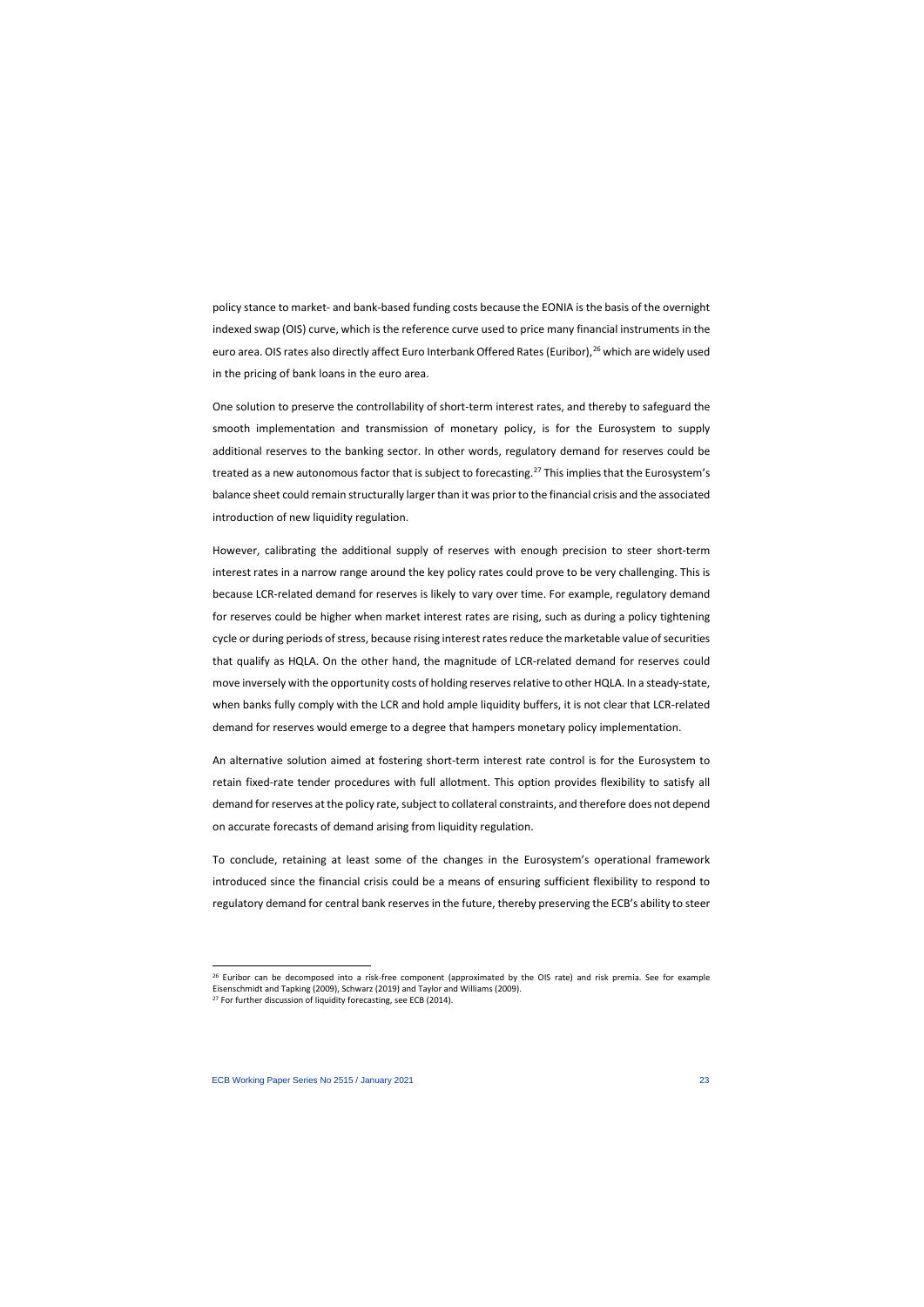short-term interest rates in line with the intended monetary stance and safeguard the smooth implementation and transmission of monetary policy.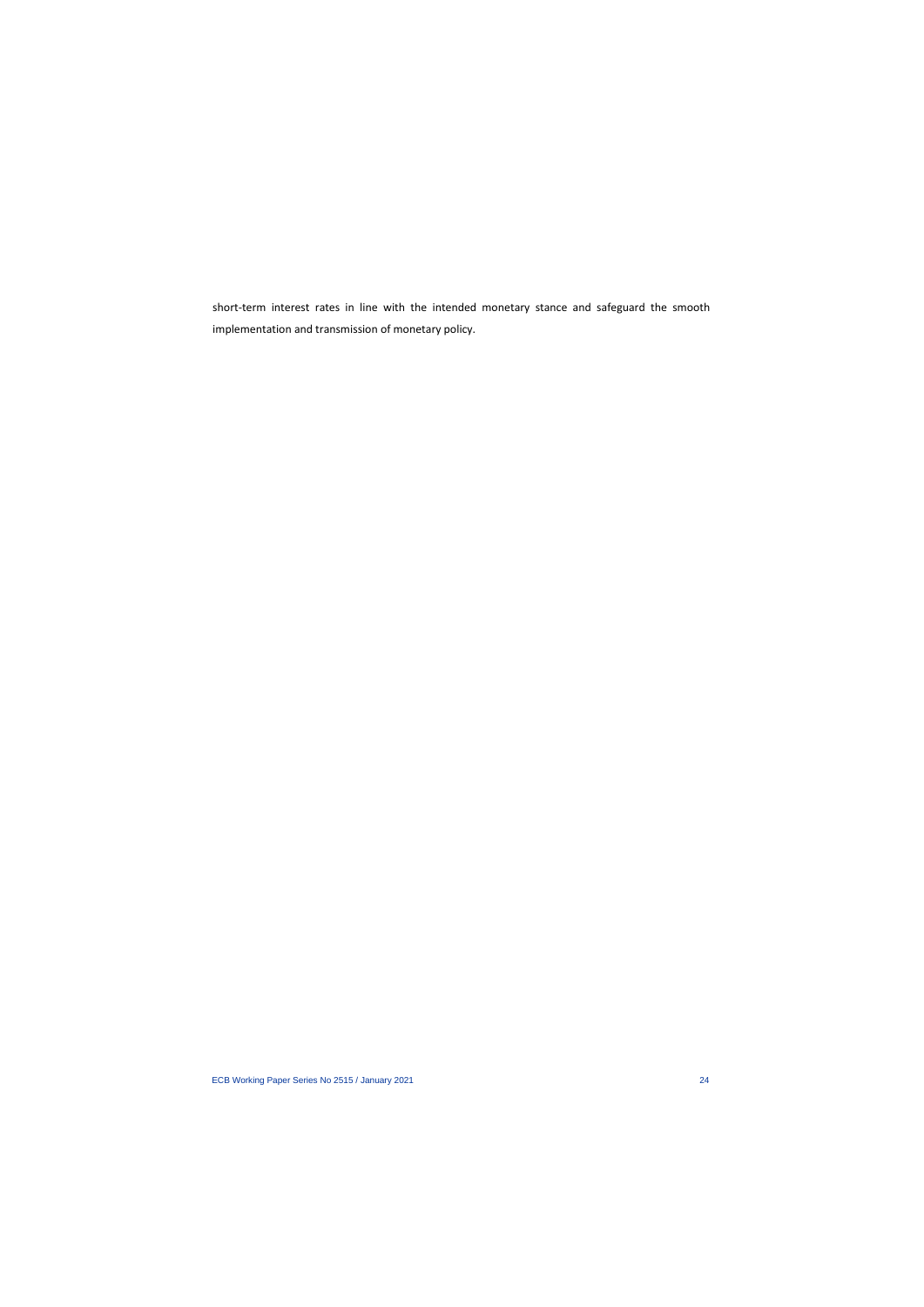#### **References**

- Baldo, L., B. Hallinger, C. Helmus, N. Herrala, D. Martins, F. Mohing, F. Petroulakis, M. Resinek, O. Vergote, B. Usciati and Y. Wang (2017), "The distribution of excess liquidity in the euro area", *ECB Occasional Paper*, No 200.
- Baldo, L., A. Bucalossi and A. Scalia (2018), "Leverage Ratio and Central Bank Operations in the Euro Area", *Economic Notes by Banca Monte dei Paschi di Sienna SpA*, 47(1), 21-68.
- Banerjee, R. N. and H. Mio (2018), "The impact of liquidity regulation on banks", *Journal of Financial Intermediation*, 35, part B, 30-44.
- Bank of England (2018), "The Bank of England's future balance sheet and framework for controlling interest rates", *Discussion Paper*, August.
- Bech, M. and T. Keister (2017), "Liquidity regulation and the implementation of monetary policy", *Journal of Monetary Economics*, 92, 64-77.
- Berger, A. N., R. DeYoung, M. J. Flannery, D. Lee and Ö. Öztekin (2008), "How do Large Banking Organizations Manage their Capital Ratios?", *Journal of Financial Services Research*, 34(2), 123-149.
- Bertrand, M., E. Duflo and S. Mullainathan (2004), "How much should we trust differences-indifferences estimates?", *Quarterly Journal of Economics*, 199(1), 249-275.
- Bindseil, U. (2014), *Monetary Policy Operations and the Financial System*, Oxford University Press: Oxford.
- Bindseil, U. and J. Lamoot (2011), "The Basel III frameworks for liquidity standards and monetary policy implementation", *SFB 649 Discussion Paper 2011-041*, Humboldt-Universität, Berlin.
- BIS Committee on the Global Financial System (2015), "Regulatory change and monetary policy", *CGFS Papers*, No 54, May.
- Bonner, C. and S. C. W. Eijffinger (2016), "The Impact of Liquidity Regulation on Bank Intermediation", *Review of Finance*, 20(5), 1945-1979.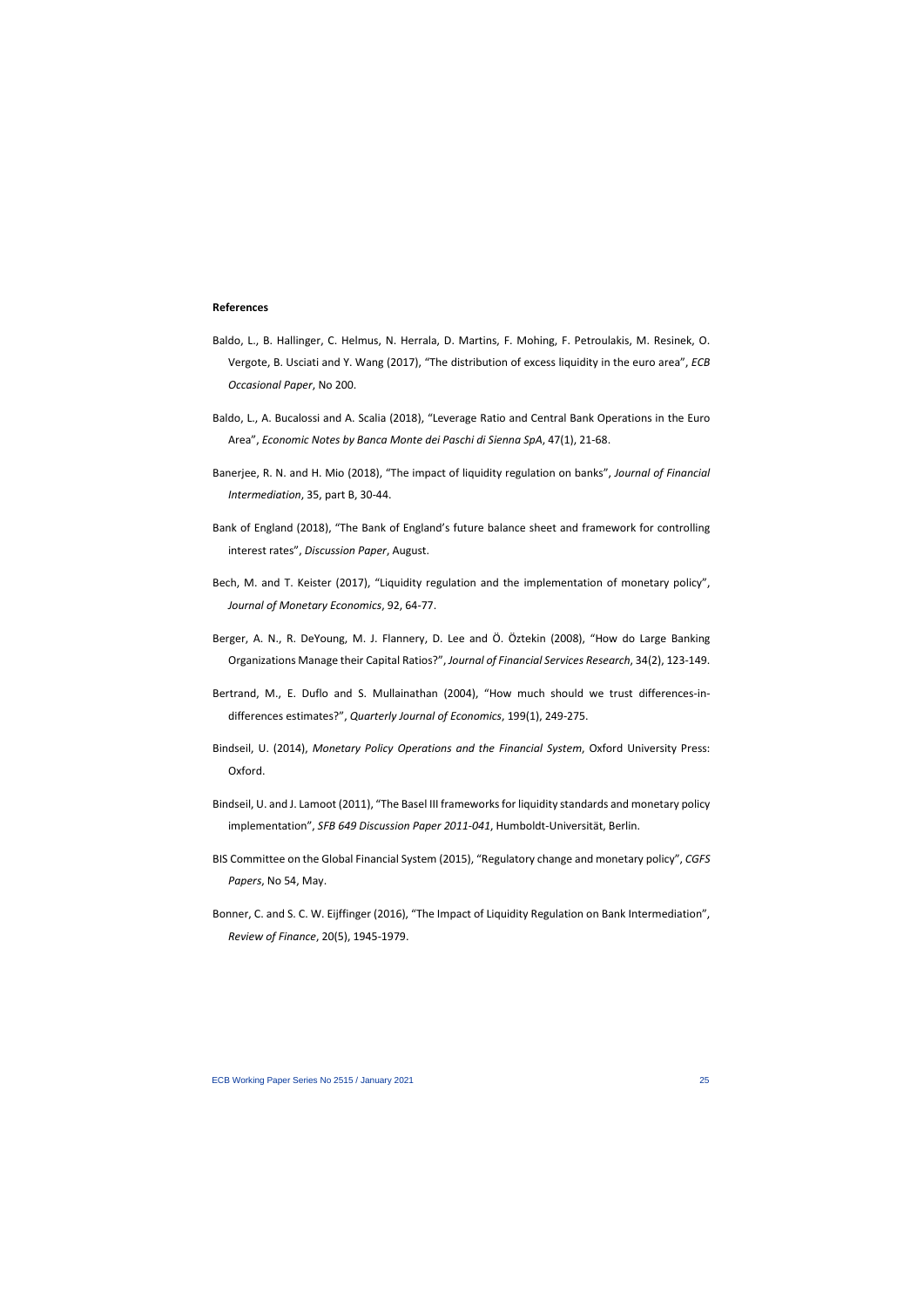- Central Bank of Ireland (2014), "Guidelines on LCR Calculation for the Interim Observation Period", available at [https://www.centralbank.ie/docs/default-source/publications/consultation](https://www.centralbank.ie/docs/default-source/publications/consultation-papers/cp80/guidelines-on-lcr-calculation-for-the-interim-observation.pdf?sfvrsn=4)[papers/cp80/guidelines-on-lcr-calculation-for-the-interim-observation.pdf?sfvrsn=4.](https://www.centralbank.ie/docs/default-source/publications/consultation-papers/cp80/guidelines-on-lcr-calculation-for-the-interim-observation.pdf?sfvrsn=4)
- Duffie, D. and A. Krishnamurthy (2016), "Passthrough Efficiency in the Fed's New Monetary Policy Setting", Working paper presented at the 2016 Jackson Hole Symposium of the Federal Reserve Bank of Kansas.
- EBA (2016), "CRD IV CRR/Basel III Monitoring Exercise: Results based on data as of 30 June 2015", European Banking Authority, March.
- ECB (2002), "The liquidity management of the ECB", *ECB Monthly Bulletin*, European Central Bank, May.
- ECB (2013), "Liquidity regulation and monetary policy implementation", *ECB Monthly Bulletin*, European Central Bank, April.
- ECB (2014), "Estimating expected liquidity conditions in the euro area", *ECB Monthly Bulletin*, European Central Bank, September.
- Eisenschmidt, J., D. Kedan, M. Schmitz, R. Adalid and P. Papsdorf (2017), "The Eurosystem's asset purchase programme and TARGET balances", *ECB Occasional Paper*, No 196.
- Eisenschmidt, J. and J. Tapking (2009), "Liquidity risk premia in unsecured interbank money markets", *ECB Working Paper*, No 1025.
- Flannery, M. J. and K. P. Rangan (2008), "What caused the bank capital build-up of the 1990s?", *Review of Finance*, 12(2), 391-429.
- Fonseca, A. R. and F. González (2014), "How bank capital buffers vary across countries: The influence of cost of deposits, market power and bank regulation", *Journal of Banking and Finance*, 34(4), 892- 902.
- Fuhrer, L. M., B. Müller and L. Steiner (2017), "The Liquidity Coverage Ratio and security prices", *Journal of Banking and Finance*, 75, 292-311.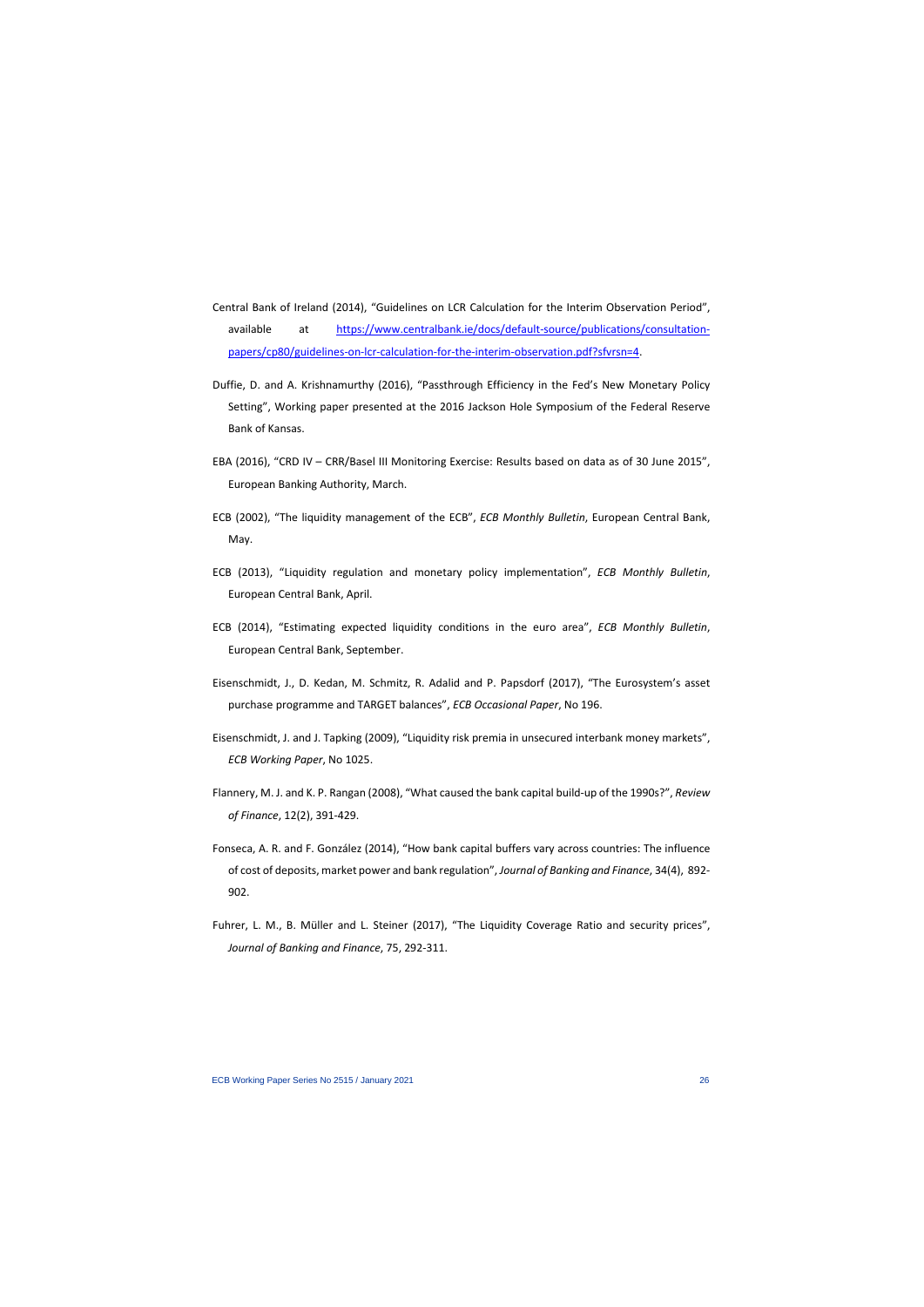- Grill, M., J. H. Lang and J. Smith (2015), "The impact of the Basel III leverage ratio on risk-taking and bank stability", *Financial Stability Review*, European Central Bank, November.
- Ihrig, J., E. Kim, A. Kumbhat, C. Vojtech and G.C. Weinbach (2017), "How have banks been managing the composition of high-quality liquid assets?", *Finance and Economics Discussion Series 2017- 092*, Board of Governors of the Federal Reserve System, Washington.
- Körding, J. and B. Scheubel (2018), "Liquidity regulation, the central bank and the money market", *DNB Working Paper*, No 596, May.
- Lindquist, K. G. (2004), "Banks' buffer capital: how important is risk", *Journal of International Money and Finance*, 23, 493-513.
- Nier, E. and U. Baumann (2006), "Market discipline, disclosure and moral hazard in banking", *Journal of Financial Intermediation*, 15, 332-361.
- Rezende, M., M. F. Styczynski and C. M. Vojtech (2016), "The Effects of Liquidity Regulation on Bank Demand in Monetary Policy Operations", *Finance and Economics Discussion Series 2016-090*, Board of Governors of the Federal Reserve System, Washington.
- Schmitz, S. W. (2013), "The Impact of the Liquidity Coverage Ratio (LCR) on the Implementation of Monetary Policy", *Economic Notes by Banca Monte dei Paschi di Siena SpA*, 42(2), 135-170.
- Schwarz, K. (2019), "Mind the Gap: Disentangling Credit and Liquidity in Risk Spreads", *Review of Finance*, 23(3), 557-597.
- Taylor, J. B. and J. C. Williams (2009), "A Black Swan in the Money Market", *American Economic Journal: Macroeconomics*, 1(1), 58-83.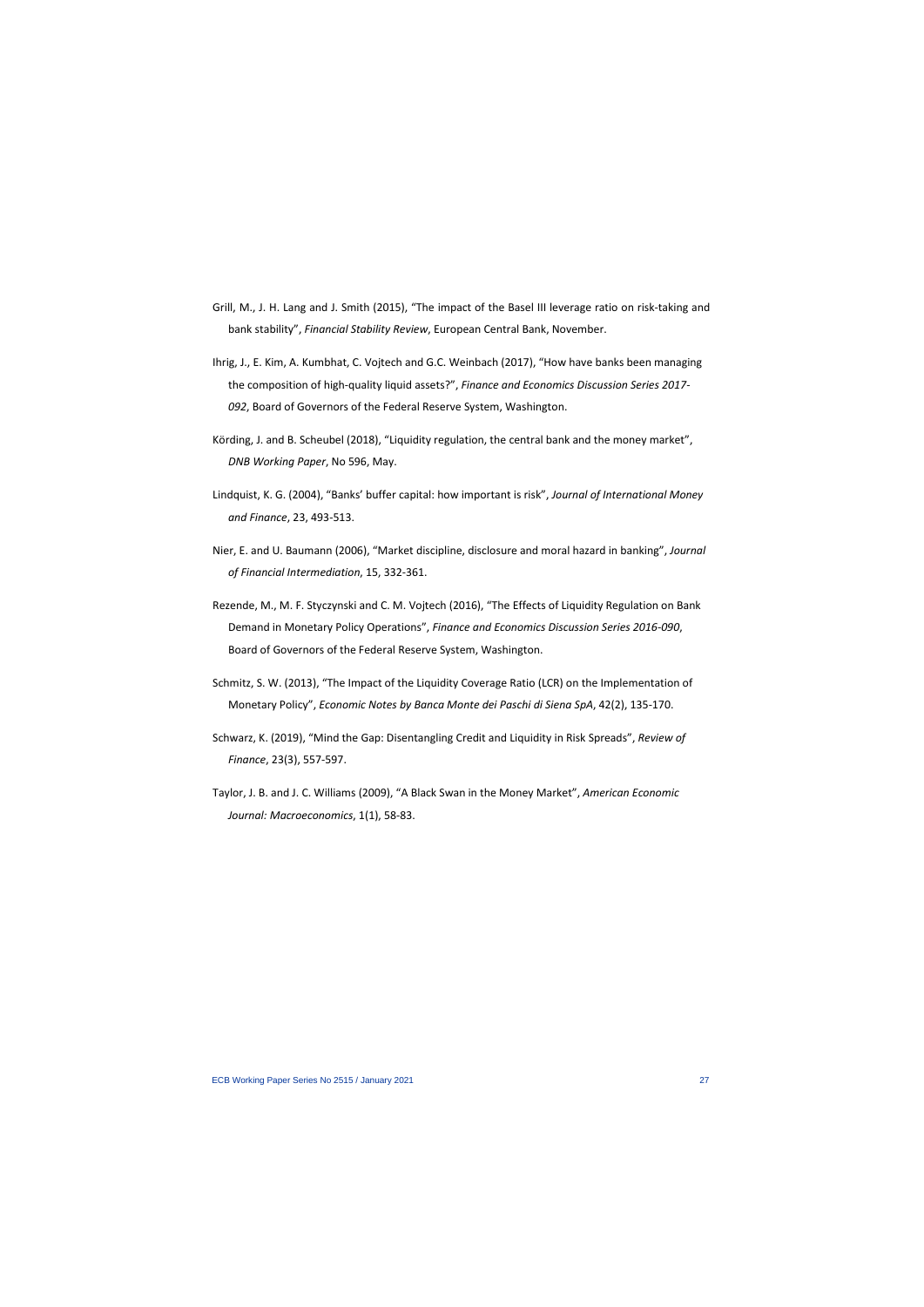# **Annex**

**Table A.1: Collapsed two-period sample – estimated impact of the LCR on the demand for excess liquidity conditional on the LCR being below 130% in 2015Q2 (equation 2)** 

| $Y = EL_{it}$                      | (1)                  | (2)                   | (3)                   | (4)                       | (5)                       |
|------------------------------------|----------------------|-----------------------|-----------------------|---------------------------|---------------------------|
| Treat x Post x LCR                 | 6803.9**<br>(3271.1) | 4799.4*<br>(2631.7)   | 5416.0<br>(3087.7)    | $4111.1*$<br>(2222.7)     | 4552.8*<br>(2251.4)       |
| <b>APP</b>                         |                      | $0.508***$<br>(0.075) | $0.507***$<br>(0.075) | $0.227***$<br>(0.078)     | $0.205**$<br>(0.078)      |
| Opportunity cost<br>of reserves    |                      |                       | $-204.75$<br>(294.1)  | $-153.4$<br>(150.2)       | $-159.6$<br>(146.4)       |
| <b>Bank size</b>                   |                      |                       |                       | 30.94***<br>(7.00)        | 32.8 ***<br>(6.28)        |
| Leverage ratio<br>(one period lag) |                      |                       |                       |                           | 63447.2<br>(48934.3)      |
| Constant                           | 681.35<br>(503.6)    | 520.61<br>(431.6)     | 5327.9<br>(5720.4)    | $-17593.6***$<br>(6175.5) | $-22569.0***$<br>(5858.2) |
| Simple interaction<br>terms        | Yes                  | Yes                   | Yes                   | Yes                       | Yes                       |
| <b>Bank fixed effects</b>          | Yes                  | Yes                   | Yes                   | Yes                       | Yes                       |
| Time fixed effects                 | Yes                  | Yes                   | Yes                   | Yes                       | Yes                       |
| Observations                       | 172                  | 172                   | 150                   | 150                       | 148                       |
| <b>Banks</b>                       | 86                   | 86                    | 75                    | 75                        | 75                        |
| Within R-squared                   | 0.168                | 0.607                 | 0.620                 | 0.733                     | 0.741                     |

*Notes: Country-clustered robust standard errors in parentheses. \*\*\*, \*\* and \* denote significance at the 1%, 5% and 10% levels. The regression consists of one pre-treatment period (reflecting averages between 2014Q1 and 2015Q2) and one post-treatment period (reflecting averages between 2015Q3 and 2016Q4). As no benchmark one-year sovereign bond yields are available for Cyprus, Estonia, Latvia, Luxembourg and Slovakia, banks located in these countries drop out of the sample when controlling for the opportunity cost of reserves. Full regression output is available upon request.*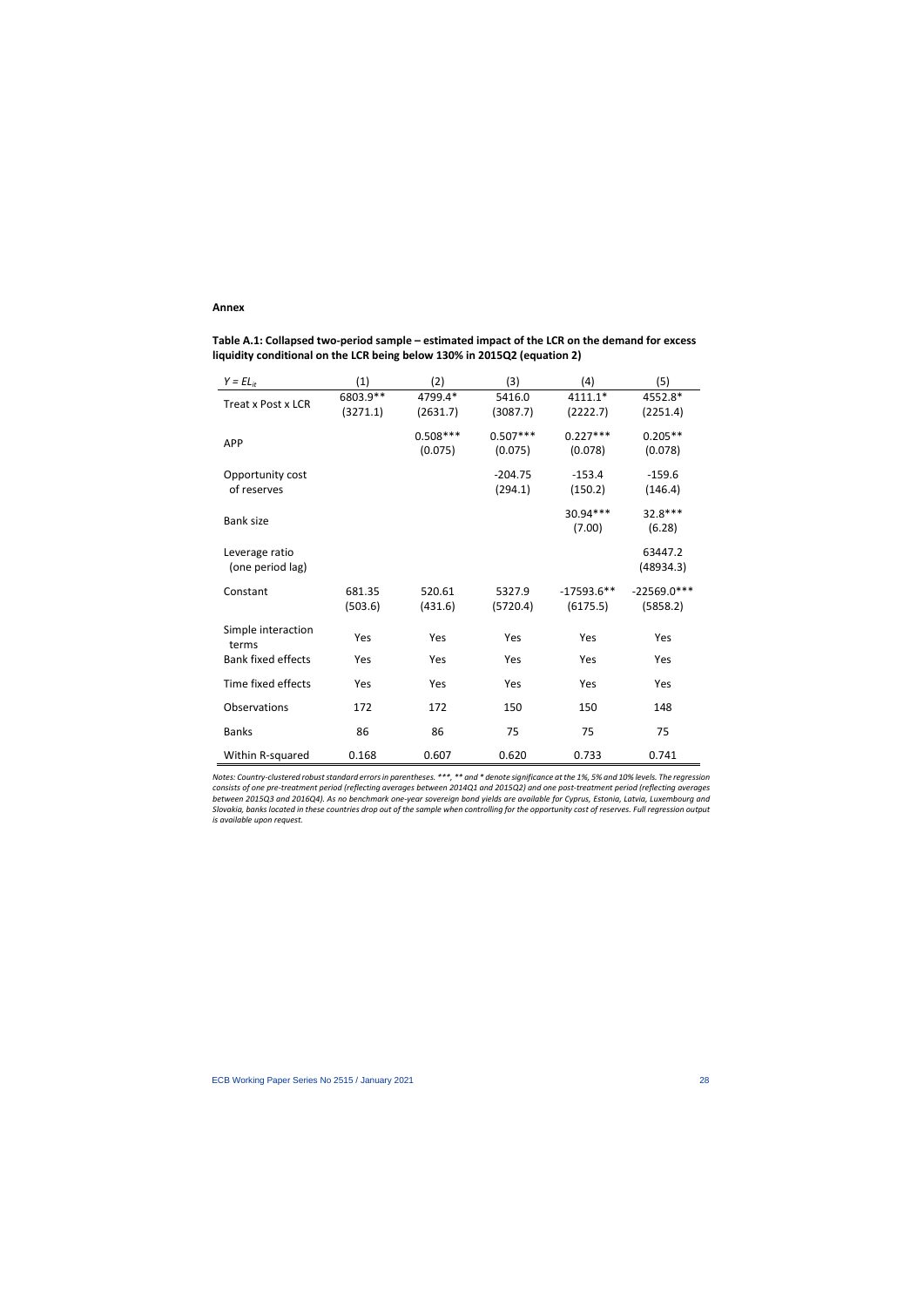| $Y = EL_{it}$                      | (1)                  | (2)                   | (3)                   | (4)                    | (5)                    |
|------------------------------------|----------------------|-----------------------|-----------------------|------------------------|------------------------|
| Treat x Post x LCR                 | 2636.4**<br>(1073.9) | 1828.0**<br>(834.1)   | 1448.0*<br>(728.4)    | 1481.0*<br>(697.0)     | 1693.6**<br>(766.5)    |
| <b>APP</b>                         |                      | $0.978***$<br>(0.178) | $0.951***$<br>(0.190) | $0.867***$<br>(0.192)  | $0.814***$<br>(0.251)  |
| Opportunity cost<br>of reserves    |                      |                       | $-195.0$<br>(163.6)   | $-199.4$<br>(166.1)    | $-217.6$<br>(164.8)    |
| <b>Bank size</b>                   |                      |                       |                       | 8.57<br>(13.4)         | 12.44<br>(19.7)        |
| Leverage ratio<br>(one period lag) |                      |                       |                       |                        | 28423.6<br>(28450.4)   |
| Constant                           | 1238.7***<br>(163.8) | $-6.2$<br>(316.7)     | 1466.8<br>(1370.2)    | $-4754.0$<br>(10227.7) | $-9191.9$<br>(15364.3) |
| Simple interaction<br>terms        | Yes                  | Yes                   | Yes                   | Yes                    | Yes                    |
| <b>Bank fixed effects</b>          | Yes                  | Yes                   | Yes                   | Yes                    | Yes                    |
| Time fixed effects                 | Yes                  | Yes                   | Yes                   | Yes                    | Yes                    |
| Observations                       | 172                  | 172                   | 150                   | 150                    | 146                    |
| <b>Banks</b>                       | 86                   | 86                    | 75                    | 75                     | 73                     |
| Within R-squared                   | 0.159                | 0.627                 | 0.645                 | 0.651                  | 0.655                  |

**Table A.2: One-quarter window – estimated impact of the LCR on the demand for excess liquidity conditional on the LCR being below 130% in 2015Q2 (equation 2)**

*Notes: Country-clustered robust standard errors in parentheses.* \*\*\*, \*\* and \* denote significance at the 1%, 5% and 10% levels. The regression *consists of one pre- and one post-treatment period (i.e. 2015Q2 is the pre-treatment period and 2015Q3 is the post-treatment period). As no benchmark one-year sovereign bond yields are available for Cyprus, Estonia, Latvia, Luxembourg and Slovakia, banks located in these countries drop out of the sample when controlling for the opportunity cost of reserves. Full regression output is available upon request.*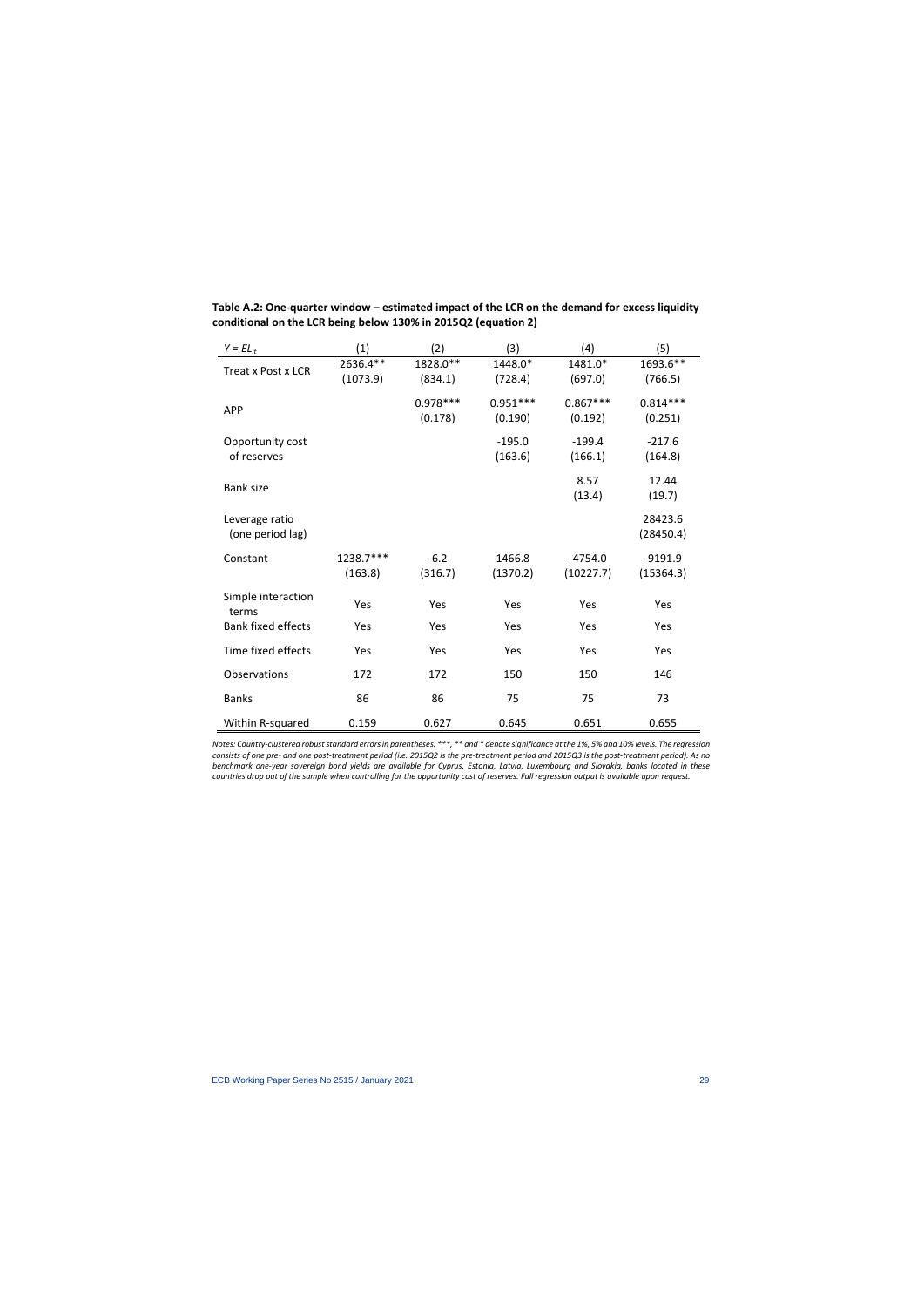| $Y = EL_{it}$                      | (1)                | (2)                  | (3)                  | (4)                      | (5)                         |
|------------------------------------|--------------------|----------------------|----------------------|--------------------------|-----------------------------|
| Treat x Post x LCR                 | 559.9<br>(444.6)   | 454.4<br>(376.9)     | 473.6<br>(336.2)     | $-203.2$<br>(197.3)      | $-70.0$<br>(185.0)          |
| <b>APP</b>                         |                    | 0.190<br>(0.112)     | 0.185<br>(0.114)     | $-0.051$<br>(0.076)      | $-0.054$<br>(0.076)         |
| Opportunity cost<br>of reserves    |                    |                      | $104.2*$<br>(119.8)  | 42.78<br>(37.38)         | 40.89<br>(37.94)            |
| <b>Bank size</b>                   |                    |                      |                      | $12.97***$<br>(1.92)     | 12.84***<br>(1.83)          |
| Leverage ratio<br>(one period lag) |                    |                      |                      |                          | $-22452.9*$<br>$(-22452.9)$ |
| Constant                           | 794.7***<br>(79.7) | 701.9 ***<br>(129.7) | $-1000.2$<br>(931.3) | $-9106.3***$<br>(1474.4) | $-7960.3***$<br>(1626.0)    |
| Simple interaction<br>terms        | Yes                | Yes                  | Yes                  | Yes                      | Yes                         |
| <b>Bank fixed effects</b>          | Yes                | Yes                  | Yes                  | Yes                      | Yes                         |
| Time fixed effects                 | Yes                | Yes                  | Yes                  | Yes                      | Yes                         |
| Observations                       | 172                | 172                  | 150                  | 150                      | 146                         |
| <b>Banks</b>                       | 86                 | 86                   | 75                   | 75                       | 73                          |
| Within R-squared                   | 0.157              | 0.282                | 0.321                | 0.625                    | 0.629                       |

**Table A.3: One-quarter window placebo regression – estimated impact of the LCR on the demand for excess liquidity conditional on the LCR being below 130% in 2015Q2 (equation 2, 2015Q1 as "pre-treatment" and 2015Q2 as "post-treatment")** 

*Notes: Country-clustered robust standard errors in parentheses.* \*\*\*, \*\* and \* denote significance at the 1%, 5% and 10% levels. The regression *artificially shifts forward the treatment period by one quarter from 2015Q3 to 2015Q2 and compares reserve accumulation during a onequarter window on either side of the artificial treatment date (i.e. between 2015Q1 (the placebo pre-treatment period) and 2015Q2 (the placebo post-treatment period)). As no benchmark one-year sovereign bond yields are available for Cyprus, Estonia, Latvia, Luxembourg and Slovakia, banks located in these countries drop out of the sample when controlling for the opportunity cost of reserves. Full regression output is available upon request.*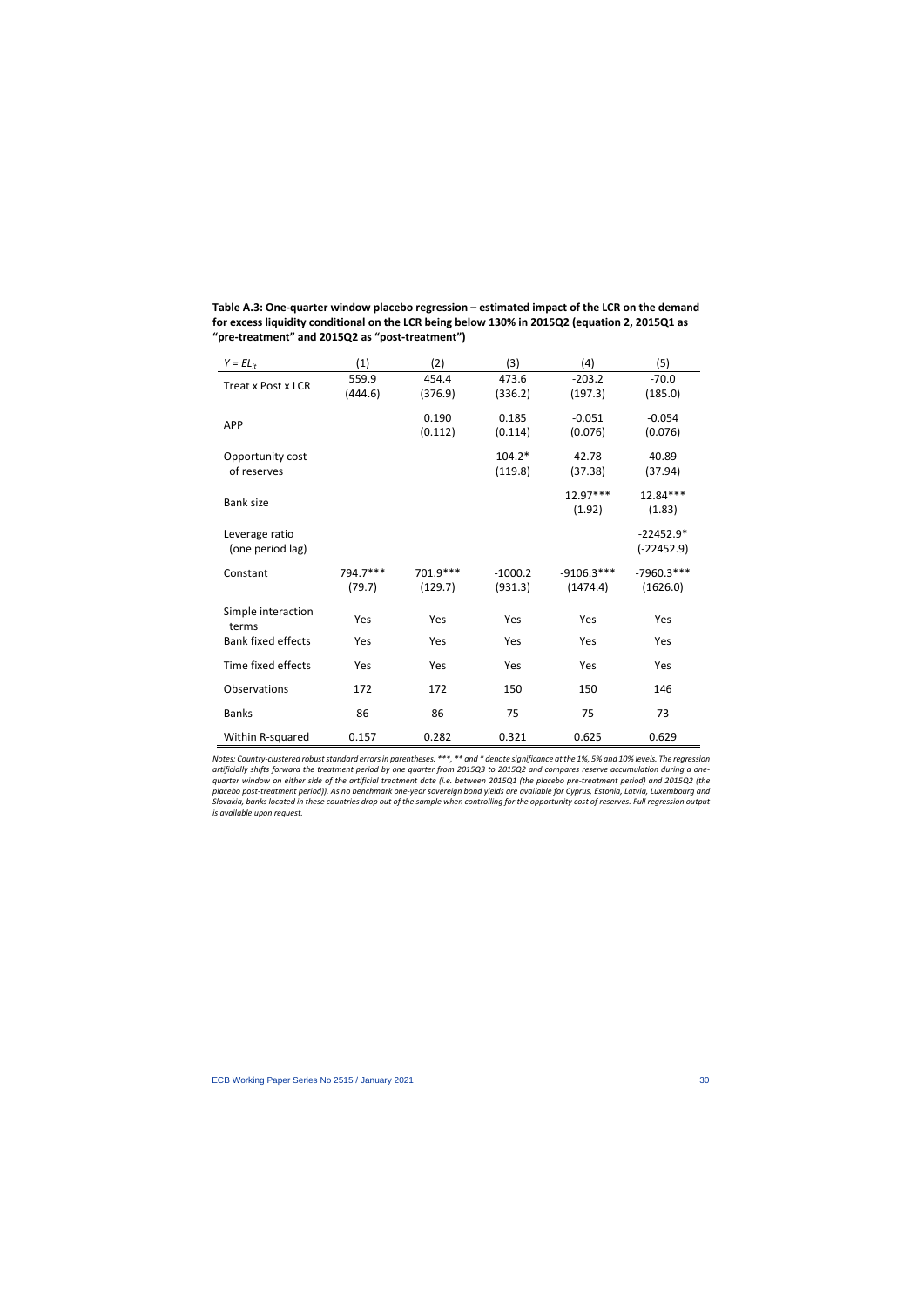| $Y = EL_{it}$                      | (1)                  | (2)                   | (3)                   | (4)                   | (5)                  |
|------------------------------------|----------------------|-----------------------|-----------------------|-----------------------|----------------------|
| <b>Treat x Post</b>                | 5224.2**<br>(2617.4) | 3056.9*<br>(1739.3)   | 2955.1*<br>(1816.6)   | 2891.2<br>(2034.6)    | 2519.2*<br>(1326.9)  |
| <b>APP</b>                         |                      | $0.534***$<br>(0.211) | $0.533***$<br>(0.154) | $0.489**$<br>(0.212)  | 0.578<br>(0.372)     |
| Opportunity cost<br>of reserves    |                      |                       | $-28.88$<br>(21.03)   | $-38.57*$<br>(22.14)  | $-32.83$<br>(47.68)  |
| <b>Bank size</b>                   |                      |                       |                       | 6.360<br>(7.11)       | $-3.050$<br>(13.70)  |
| Leverage ratio<br>(one period lag) |                      |                       |                       |                       | 43737.6<br>(67381.8) |
| Constant                           | 801.7**<br>(381.4)   | 801.7**<br>(361.9)    | 1753.1**<br>(830.3)   | $-3200.7$<br>(4716.0) | 1029.3<br>(11897.7)  |
| <b>Bank fixed effects</b>          | Yes                  | Yes                   | Yes                   | Yes                   | Yes                  |
| Time fixed effects                 | Yes                  | Yes                   | <b>Yes</b>            | <b>Yes</b>            | Yes                  |
| <b>Observations</b>                | 336                  | 336                   | 324                   | 324                   | 213                  |
| <b>Banks</b>                       | 28                   | 28                    | 27                    | 27                    | 27                   |
| Within R-squared                   | 0.161                | 0.814                 | 0.814                 | 0.820                 | 0.839                |

# **Table A.4: Estimated impact of the LCR on the demand for reserves – sub-sample of low-LCR banks (equation 1)**

*Notes: Country-clustered bootstrap standard errors in parentheses. \*\*\*, \*\* and \* denote significance at the 1%, 5% and 10% levels. Significance levels remain broadly unchanged with country-clustered robust standard errors. The pre-treatment period runs from 2014Q1 to 2015Q2. The post-treatment period runs from 2015Q3 to 2016Q4. As no benchmark one-year sovereign bond yields are available for Cyprus, Estonia, Latvia, Luxembourg and Slovakia, banks located in these countries drop out of the sample when controlling for the opportunity cost of reserves. Full regression output is available upon request.*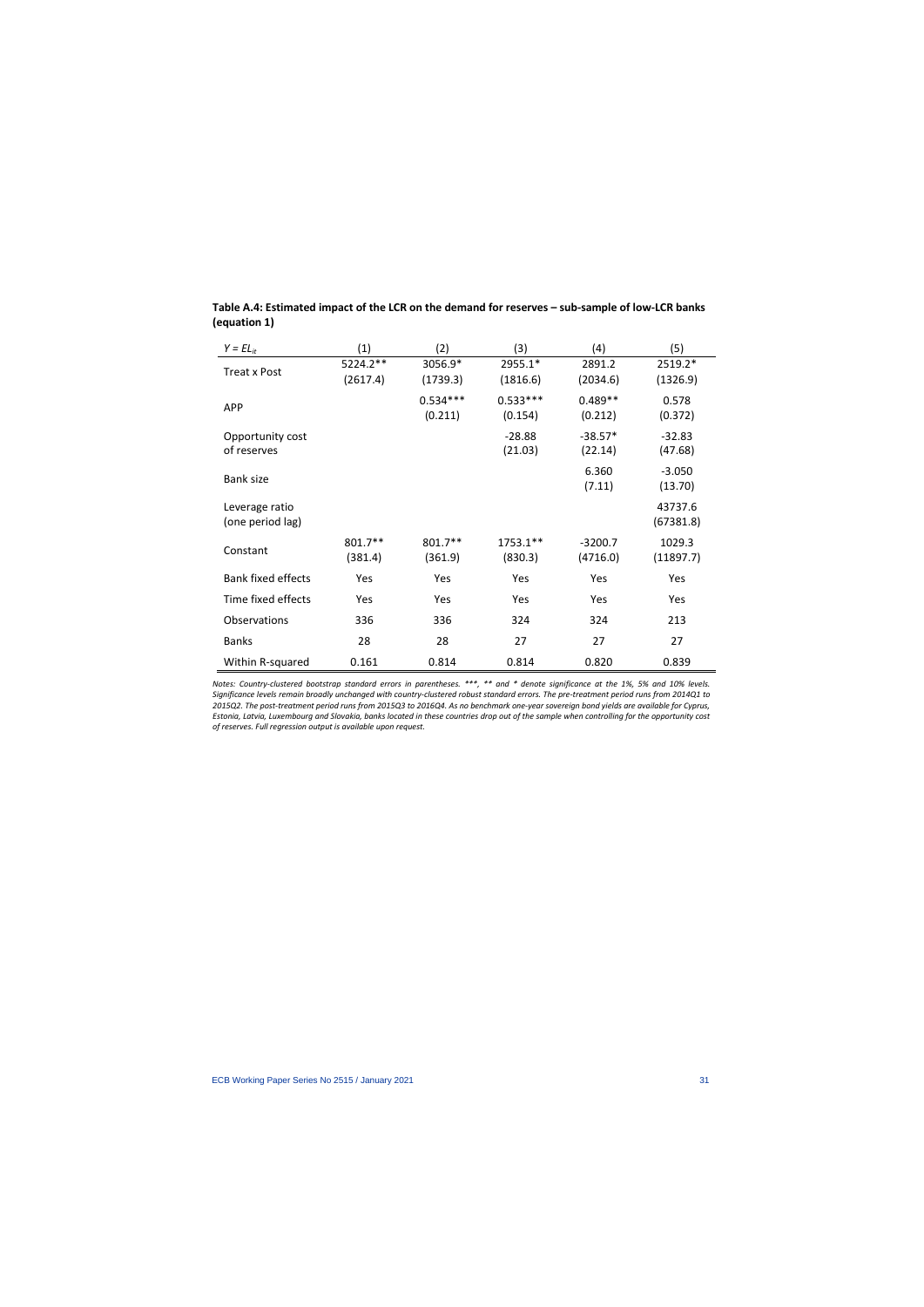# **Figure A.1: Quarterly average APP-purged excess liquidity in treatment group for banks with low versus high LCRs as of 2015Q2 (€ mn)**



*Notes: The shaded region shows the period during which the minimum LCR requirements were phased in. The formal announcement of a common treatment of central bank reserves for the purposes of the LCR in the euro area was announced on 30 September 2015 by the SSM. The German regulator pre-announced the common treatment in July 2015. Excess liquidity purged of the impact of the implementation of the APP is calculated by regressing bank-level excess liquidity on the stock of reserves that would be accumulated by banks during APP implementation, ceteris paribus, and banks' minimum reserve requirements (as a proxy for bank size), as well as bank and time fixed effects. Purged excess liquidity is then computed as the difference between a bank's actual excess liquidity and the cumulated amount of APP liquidity flowing to that bank during the implementation of asset purchases multiplied by the respective coefficient estimate.*